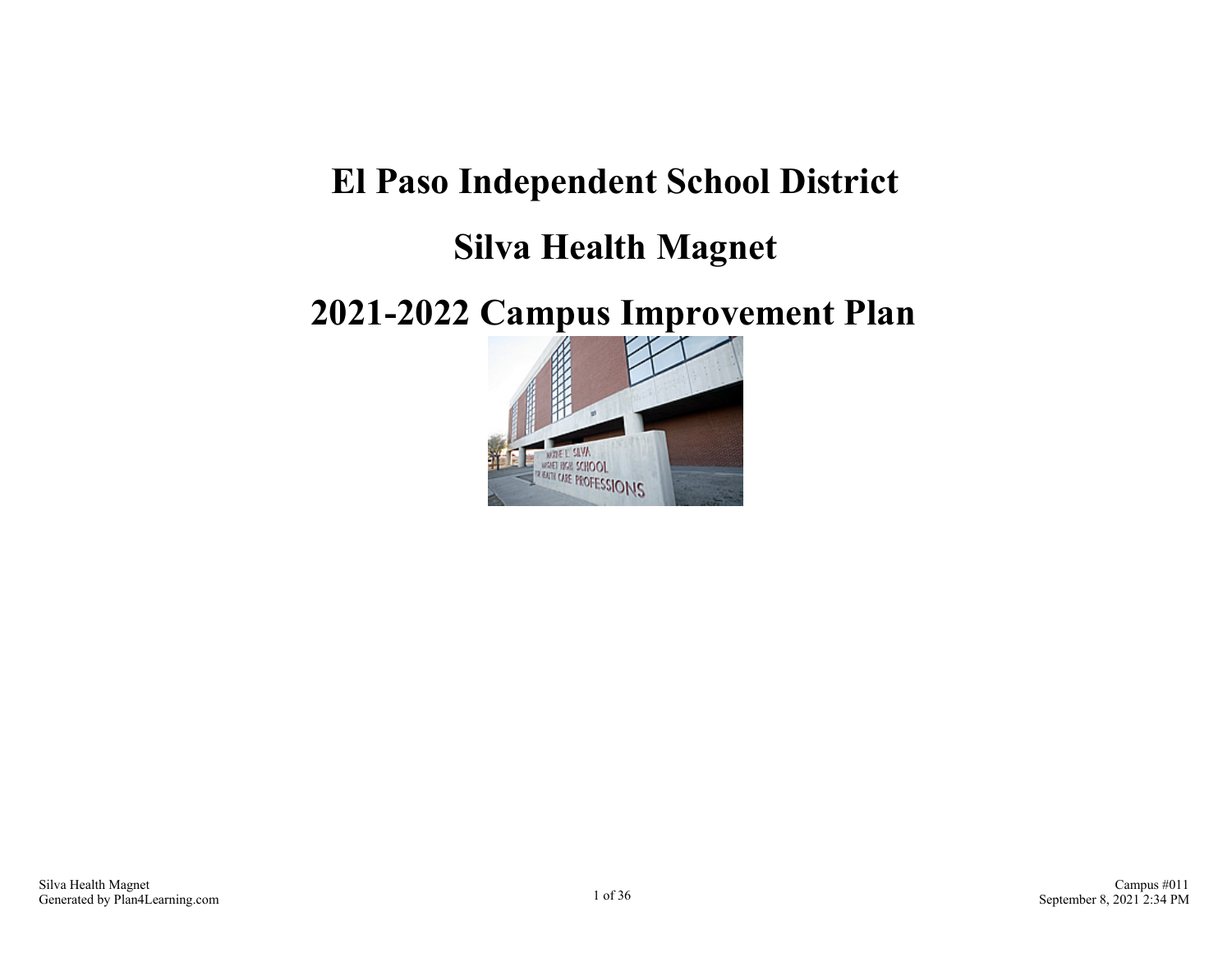# **Mission Statement**

To provide a progressive and academically rigorous curriculum in a multicultural and technologically advanced environment for students pursuing a career in health care professions.

# **Vision**

Ensure that all students graduate from high school, become productive members of society and be prepared for continuing education opportunities. The faculty, staff, parents, and community will make learning a priority, create a climate of expectation, and involve parents and the community in the educational process.

## **Value Statement**

We believe students and their success come first! We believe in providing a safe environment with high quality learning in which innovation and creativity are essential components. We believe in recruiting and retaining the best talented students and faculty with strong community partnerships. We believe in developing marketable, 21st Century skills to prepare our students for college/university, as well as, the workforce.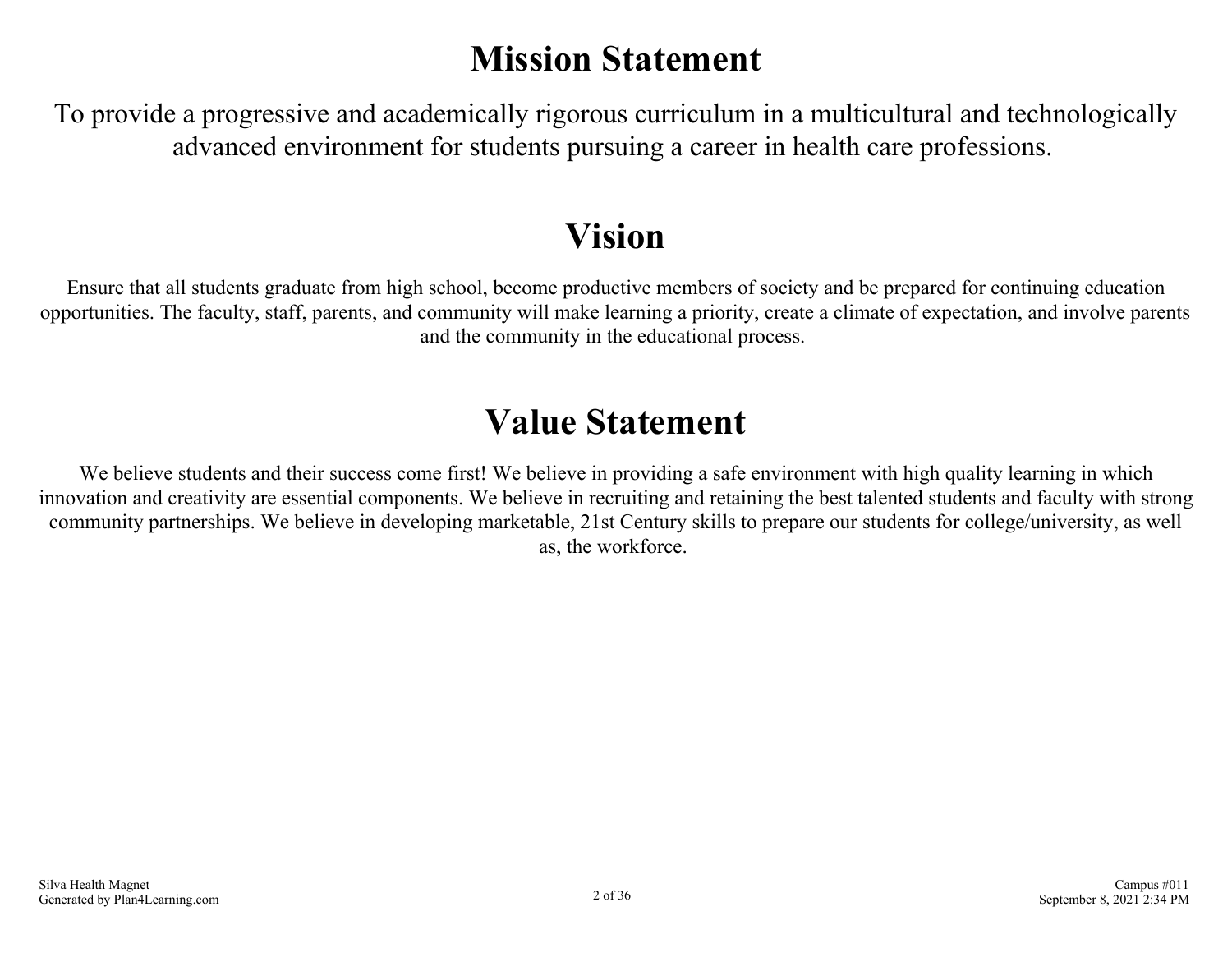### **Table of Contents**

| Comprehensive Needs Assessment                                                                                                                                                                                                                                                        | 4  |
|---------------------------------------------------------------------------------------------------------------------------------------------------------------------------------------------------------------------------------------------------------------------------------------|----|
| Demographics                                                                                                                                                                                                                                                                          | 4  |
| <b>Student Learning</b>                                                                                                                                                                                                                                                               |    |
| School Processes & Programs                                                                                                                                                                                                                                                           | 6  |
| Perceptions                                                                                                                                                                                                                                                                           | 8  |
| <b>Priority Problem Statements</b>                                                                                                                                                                                                                                                    | 10 |
| Comprehensive Needs Assessment Data Documentation                                                                                                                                                                                                                                     | 11 |
| Goals                                                                                                                                                                                                                                                                                 | 13 |
| Goal 1: Active Learning El Paso ISD will ensure that our community has a successful, vibrant, culturally responsive school in every neighborhood that successfully<br>engages and prepares all students for graduation and post-secondary success. Directly Supports: Board Goals 1-3 | 14 |
| Goal 2: Great Community Schools El Paso ISD will ensure that our students and community are served by effective employees in safe and supportive learning<br>environments.                                                                                                            | 20 |
| Goal 3: Lead with Character and Ethics El Paso ISD will demonstrate fiscal and ethical responsibility as well as a deep commitment to service and support in all district<br>operations.                                                                                              | 24 |
| Goal 4: Community Partnerships El Paso ISD will maintain positive and productive partnerships with parents and state and community organizations to facilitate the<br>success of all students.                                                                                        | 27 |
| Comprehensive Support Strategies                                                                                                                                                                                                                                                      | 29 |
| <b>Additional Targeted Support Strategies</b>                                                                                                                                                                                                                                         | 30 |
| <b>State Compensatory</b>                                                                                                                                                                                                                                                             | 31 |
| Personnel for Silva Health Magnet                                                                                                                                                                                                                                                     | 32 |
| Title I Personnel                                                                                                                                                                                                                                                                     | 32 |
| <b>Campus Funding Summary</b>                                                                                                                                                                                                                                                         | 33 |
| Addendums                                                                                                                                                                                                                                                                             | 35 |
|                                                                                                                                                                                                                                                                                       |    |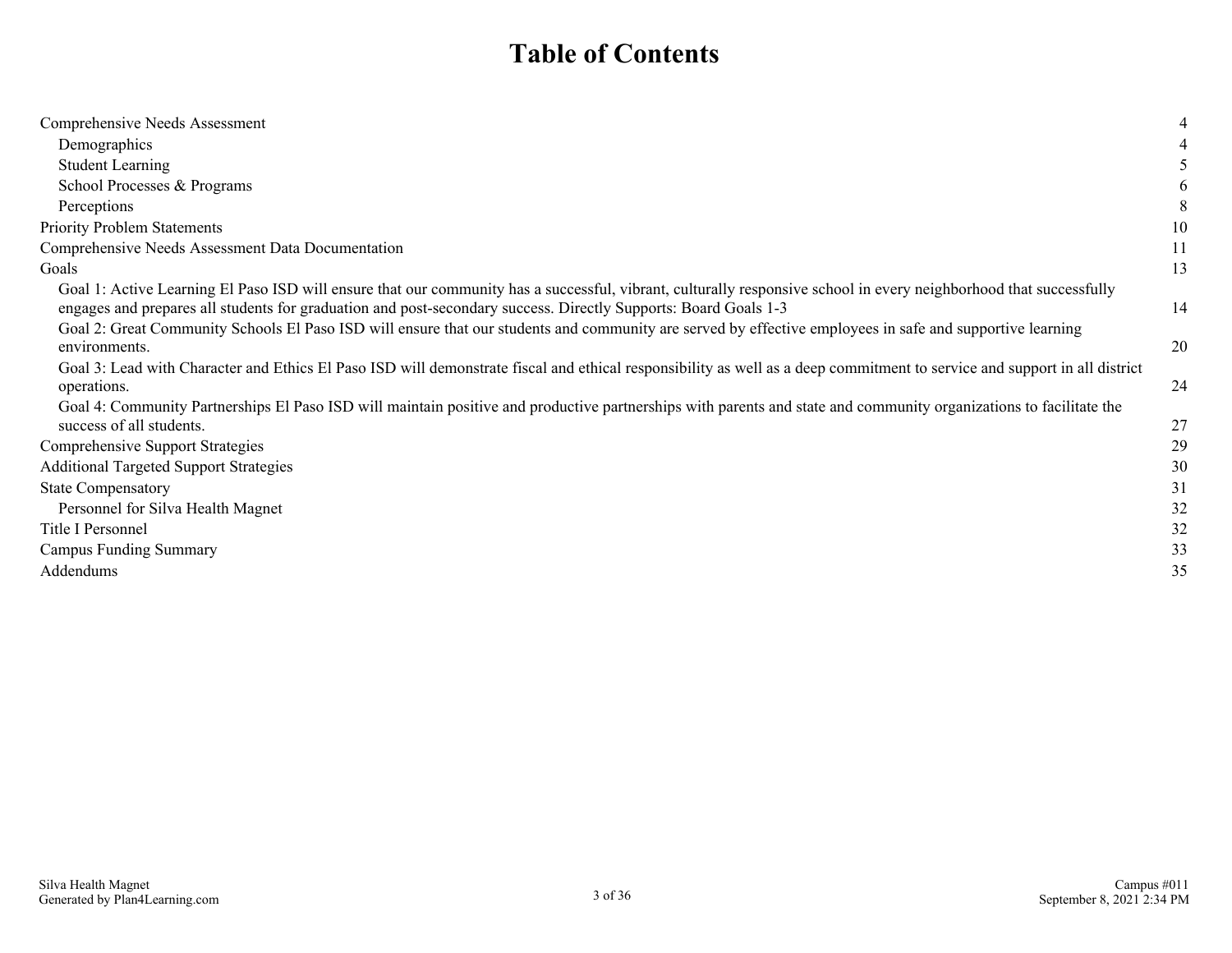## **Comprehensive Needs Assessment**

**Revised/Approved: April 28, 2021**

### **Demographics**

#### **Demographics Summary**

Maxine Silva Health Magnet High School is a medical magnet high school located adjacent to the Medical Center of the Americas, including University Medical Center, Texas Tech University Health Sciences Center, and Children's Hospital of El Paso. Silva has a socioeconomically diverse population of high-achieving students. Silva generally has excellent attendance, with an average daily attendance rate of 96.82%. Disciplinary incidents are a rare occurrence, and parents are actively involved with their academics via parent portal and frequent contact with teachers. Approximately a quarter of Silva students live within the boundaries of another school district in El Paso County, and all students are transfers to the magnet school. 8 percent of students are from the surrounding neighborhood. Silva shares a campus with Jefferson High School, a traditional comprehensive high school serving a low-income community in South-Central El Paso. Jefferson and Silva share many extracurricular activities, including UIL Fine Arts, Athletics, and Academic Competitions. In addition to the Medical Center of the Americas, Silva has built significant partnerships with medical entities across El Paso County, including several hospitals, nursing homes, pharmacies, medical and dental clinics, and City of El Paso Animal Services. Student enrollment has increased for 4 of the last 5 years. Silva received a TEA rating of 97 (A) for the 2018-2019 school year, which has been rolled over to the 2019-2020 and 2020-2021 school years due to COVID-19 and resulting school closures. Silva received 7 out of 7 distinctions from TEA during the 2018-2019 school year. 98% of students qualified as College, Career, and Military Ready upon graduation.

We had 2 teachers and an attendance clerk leave Silva this year - one teacher retired, and one moved out of state. We lost two teachers due to staffing and budget cuts. Strategies for building capacity include professional development opportunities, PLCs led by department chairs 2 times per week (once per month for elective teachers), and a mentorship program for new teachers.

The campus Parent Engagement Liaison works in conjunction with the Jefferson High School PEL to develop workshops and English language classes for parents. Counselors have also set up and attended events for parents, but some events did not occur due to the COVID-19 closure. Silva students are highly involved in on-campus activities and make up the majority of students participating in fine arts, athletics, and academic clubs and organizations.

#### **Demographics Strengths**

Silva is a socioeconomically diverse campus, bringing some of the top performing students in El Paso to an economically disadvantaged neighborhood. 98 percent of students meet the state's requirements for college, career, and military readiness, and many also leave with significant college credits. Students have the option to participate in Dual Credit, UT OnRamps, and Advanced Placement courses to obtain college credits. Silva has built significant relationships and partnerships with medical entities across the community in order to provide our students with a comprehensive view of health care in a borderland community. The campus provides opportunities for parent involvement, including parent meetings, conferences, online access to grades, electronic communication with teachers, and ESL classes for non-English speakers.

#### **Problem Statements Identifying Demographics Needs**

**Problem Statement 1 (Prioritized):** Students report high levels of stress and depression, which has increased due to the COVID-19 school closure and continued online learning.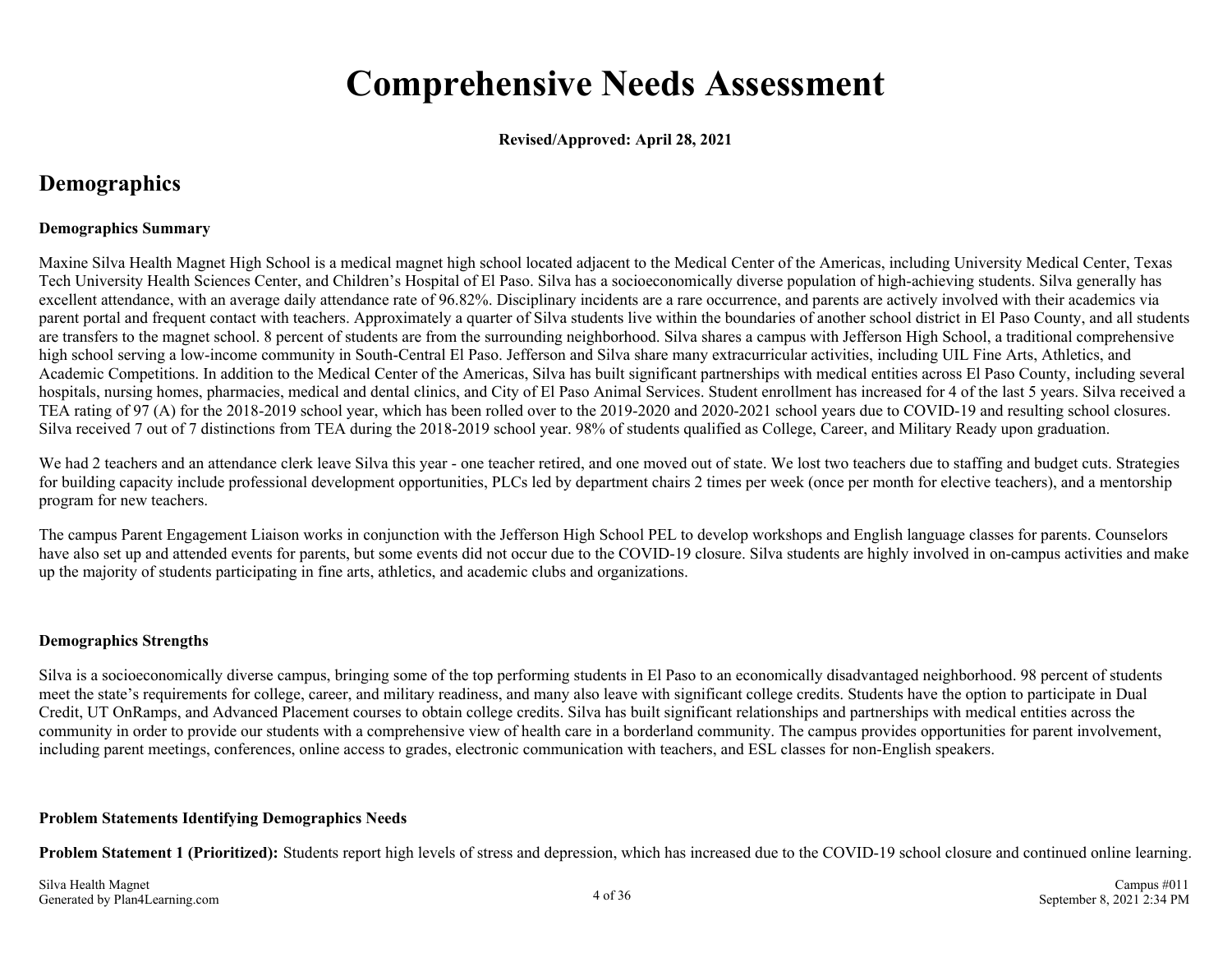Failure rates in core classes are significantly higher than in previous years. **Root Cause:** Students are finding online learning and social isolation difficult and do not have effective coping skills to deal with these changes.

**Problem Statement 2:** 47 students withdrew from the school during the 2019-2020 school year, 27 of whom were in their first year at Silva. Most withdrew to return to their home high school. **Root Cause:** Students are overwhelmed by the amount of work and struggle to manage their time effectively. Students are frequently stressed and have difficulty coping.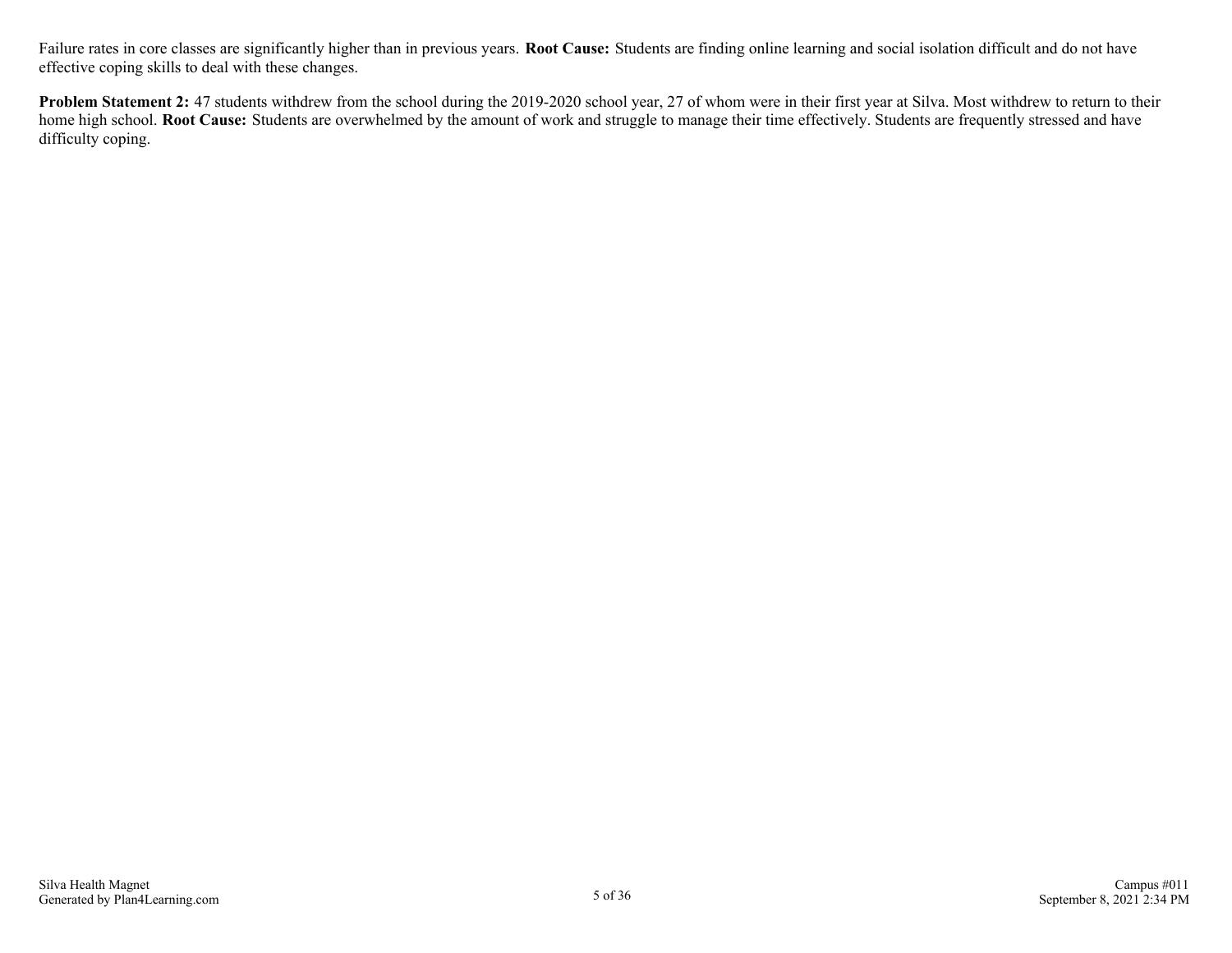### **Student Learning**

#### **Student Learning Summary**

The student population at Silva Health Magnet has shown an overall STAAR Performance Rate between 98% and 100% without any significant performance differences of different student groups. The high, overall performance rate is due to the teachers' ability to differentiate instructions to the individual students' needs. The average SAT score at Silva is 1130. Hispanic and Economically Disadvantaged populations are at 99%, and campus STAAR Mastery is at 37%-48%, so to increase STAAR Mastery scores we can focus more on higher-level questions/material/practice and offer tutoring and STAAR bootcamps. Additionally, to strengthen our student's college and career readiness standards, more focus and emphasis is needed on improving SAT/PSAT scores as well as AP. The Silva ARD and LPAC committees review the state assessments annually for all special education students, so it is beneficial because the needs of the students are addressed yearly or/ as needed for the student. However, the school needs to have an RTI team that reviews struggling student's interventions and progress in the classroom. Because RTI emphasizes early intervention rather than waiting for students to fail, these students should be listed on teachers' RTI's from the beginning of the semester and monitored regularly instead of waiting until they are struggling. The goal of RtI at Silva is to deliver supports to students quickly so they can learn and work at their grade level. RtI's are proven to be effective if the students commit and engage with the RtI's lessons. There is no school/district emphasis on SAT/PSAT prep.

#### **Student Learning Strengths**

-Between 98% and 100% of Silva students pass STAAR.

-Students are willing to challenge themselves by taking higher-level classes.

- -100% graduation rate.
- -Large number of college scholarships.
- -Most Silva students are college-bound.

#### **Problem Statements Identifying Student Learning Needs**

**Problem Statement 1 (Prioritized):** Our SAT scores do not align with overall academic achievement. **Root Cause:** Campus lessons and planning should focus on AP, SAT, and DC preparation. Students in high-level courses may lack the necessary skills and either do not take the exam or score very low. Additional RTI is required to ensure students have the opportunity to succeed.

**Problem Statement 2 (Prioritized):** Students are struggling in Pre-AP, AP, and DC courses. **Root Cause:** Teachers are finding it more difficult than usual to plan for, teach, and maintain rigor and standards for classes that have a big discrepancy in student ability levels.

**Problem Statement 3:** STAAR Mastery scores are stagnant. **Root Cause:** Silva teachers need to shift their focus from basic STAAR preparation to higher-level preparation.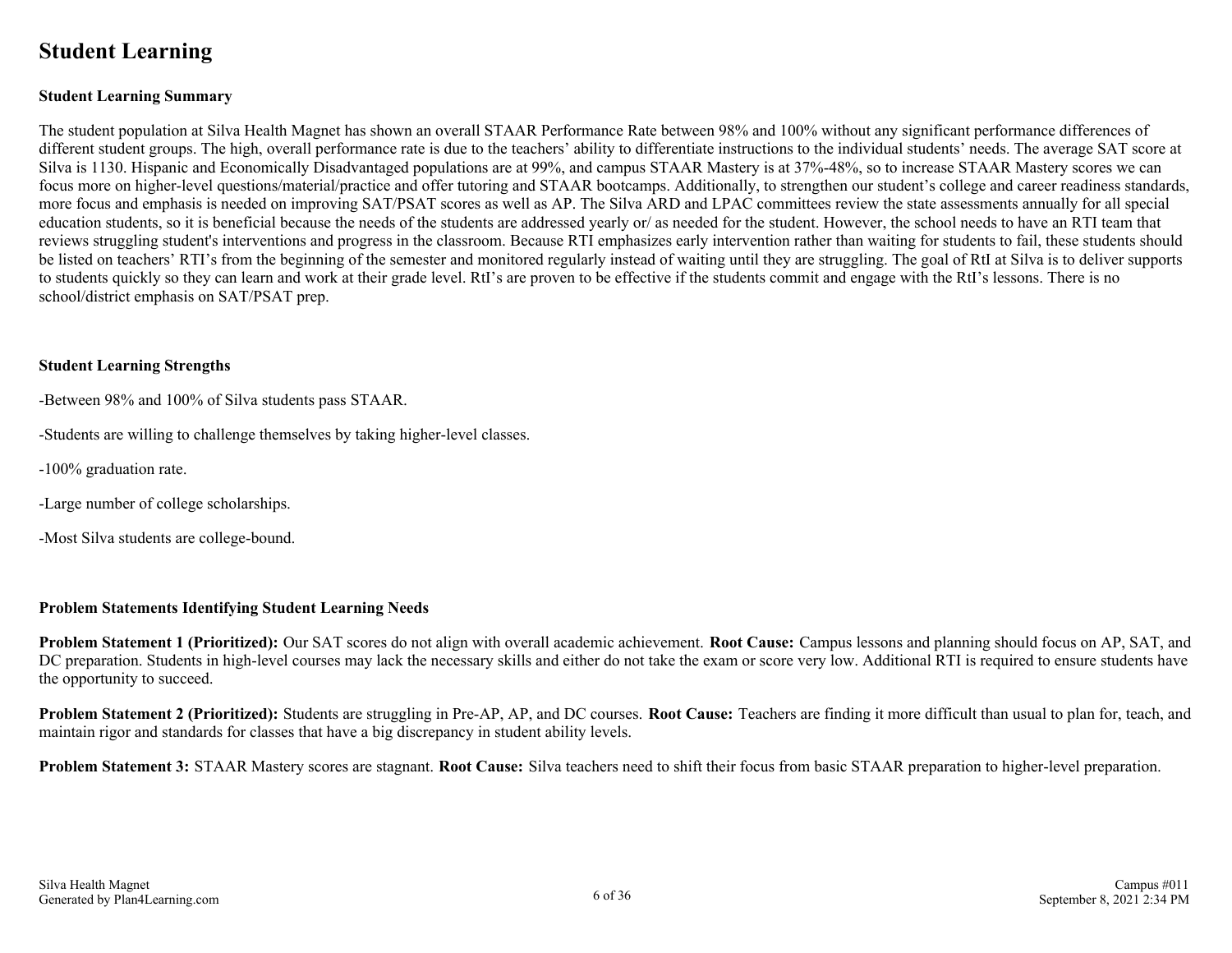### **School Processes & Programs**

#### **School Processes & Programs Summary**

A new administration has led to changes in campus processes and programs. Teachers are sometimes unclear about the expectations of administrators and the district, stating a lack of timely communication, and do not always feel included in the decision-making process. Silva students would benefit from more academic and social-emotional support (support groups, mentoring, tutoring center, PSAT/SAT prep classes, and training on how to select courses). Relevant staff development that takes into consideration the diverse populations of our school and campus is recommended to better meet the needs of Silva students. A holistic approach to learning would further support students, but better systems/processes are needed for this to be effective. Teachers would appreciate more opportunities for cross-curricular collaboration. Teachers support students being able to attend campus-wide events, and believe that this could help with school morale, but they are concerned that class time is frequently interrupted without considering the A/B calendar.

After a year of increased technology use due to the pandemic, we have seen the need for the increased integration of technology training and support with clear expectations for its use and alignment with curriculum. As a Health Science Technology/CTE Campus and should be at the forefront of technology. While the technology use on campus is evident, if we are to be a truly integrate technology in instruction, it must be inclusive, innovative, and relevant. Students should have access to high quality equipment. If a student has issues with laptops the turnaround for repair is lengthy. If faculty have issues with technology, we do not have a designated onsite individual to provide support. Technology only works if it is available and working. The barriers that reduce the use of technology include EPISD blocking access to applications for faculty. Other barriers that reduce the use of technology include funding, lack of training, and a defined campus plan.

#### **School Processes & Programs Strengths**

- 1. Knowledge and expertise of faculty
- 2. Community partnerships
- 3. 1 to 1 device usage
- 4. Integration of Schoology for student communication and classwork
- 5. PLC time is protected for teachers to meet among content area

#### **Problem Statements Identifying School Processes & Programs Needs**

**Problem Statement 1 (Prioritized):** Teachers are unfamiliar with campus mission and vision, goals, and objectives for the school year. **Root Cause:** Communication between admin and teachers does not clearly explain expectations and provided in a timely manner.

**Problem Statement 2 (Prioritized):** Teachers feel that they are not equipped to meet the needs of all students. **Root Cause:** Teachers need additional staff development to support SEL, GT, ELL, and differentiation for students with a 504.

**Problem Statement 3:** Integration of students from both campuses creates difficulty in delivering instruction at the expected level of rigor. **Root Cause:** Lack of support to assist with differentiation of diverse student populations while maintaining expected standards.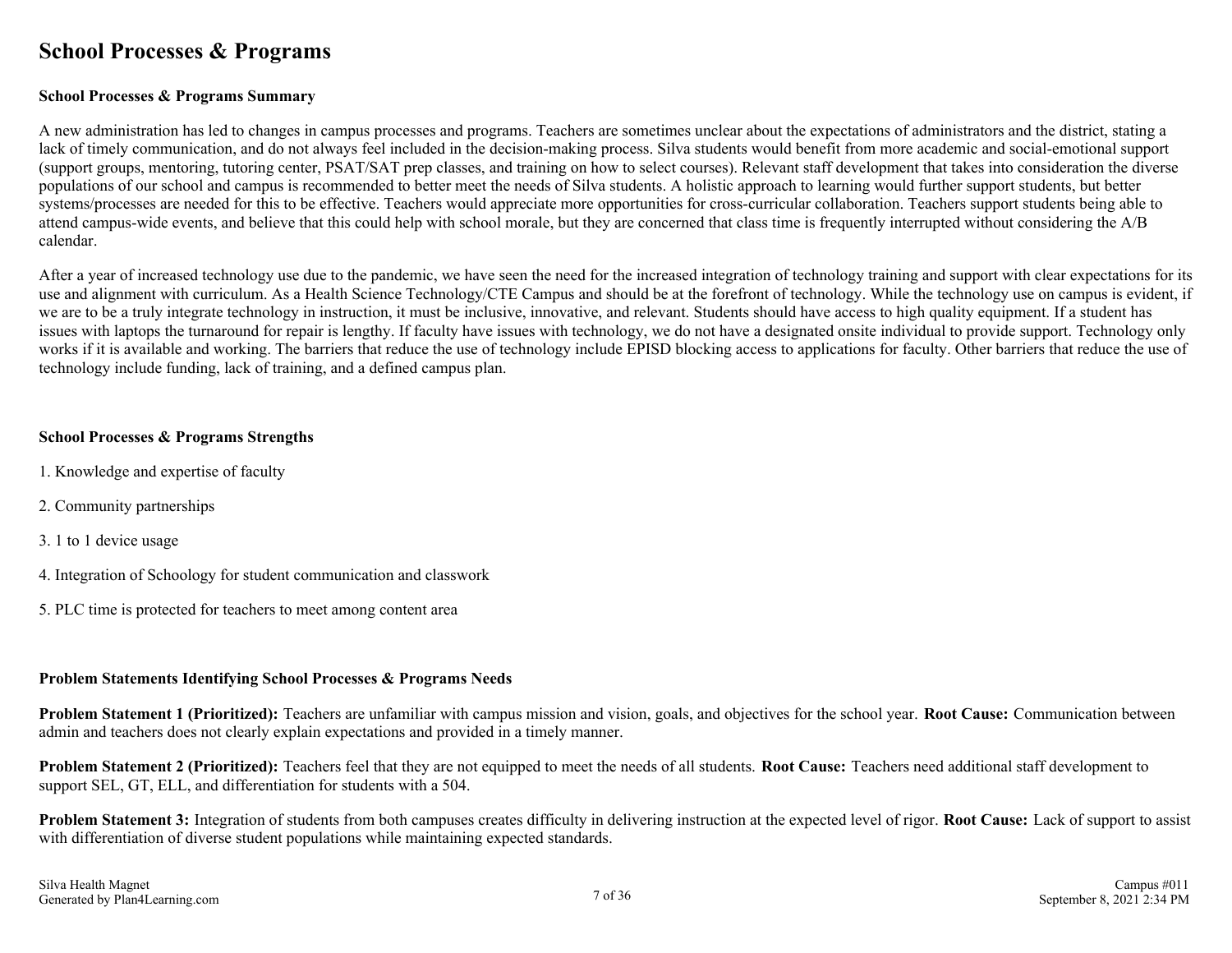**Problem Statement 4:** There is need of training, implementation and improving technology recourses and device placement. **Root Cause:** Campus lack defined expectations on technology usage and integration and lack of resources to create ease of technology usage.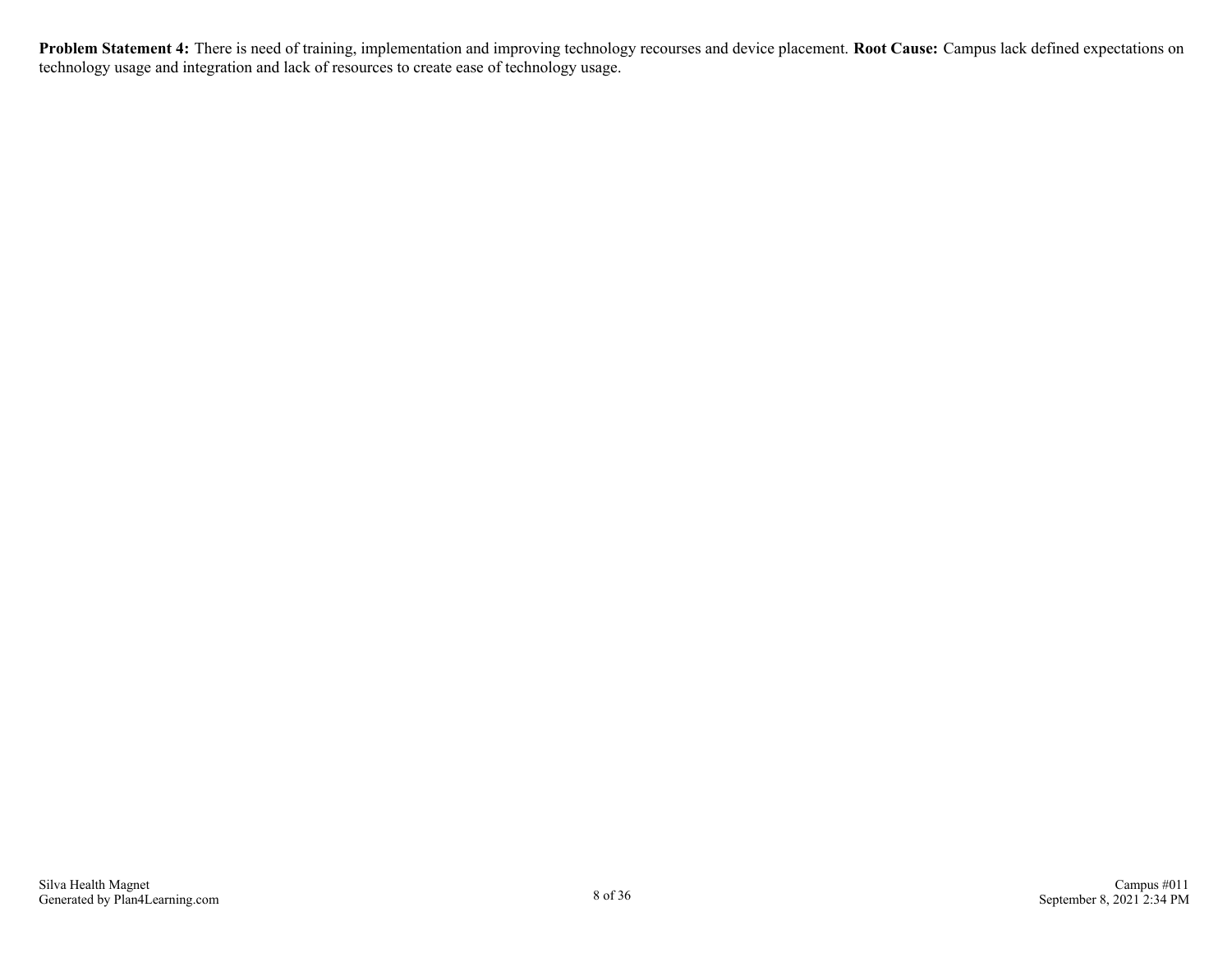### **Perceptions**

#### **Perceptions Summary**

A disconnect between home and school remains evident. Members are in agreement that all modes of communication must be utilized to reach our parents/guardians. Current communication methods include Remind 101 and Parent Portal. Suggestions included call outs, standard mail, language translation, and accuracy of listed demographics. Social media (i.e., Twitter, Instagram) should not be used as the main form of communication when disseminating information. Emphasis is on building the bridge in communication to ensure student success. Parents appreciate a campus that communicates regularly. Communicating builds the sense of value and voices being heard. Most parents feel welcome at Silva and would like to be more involved. There is a disconnect this year due to COVID and overall communication. Suggestions include differentiating for parents and continue with ZOOM meetings and F2F to address all parent needs next year.

Connecting with students virtually has been difficult as they are not required to have cameras on. Faculty often record lessons for students unable to attend and privacy concerns should be recognized. Suggestion for cameras to be on during non-recording times (first 10 minutes and last 10 minutes of class). We need ongoing parent feedback. Suggestions include Parent Advisory Board, pre and post surveys to gather data, and providing classes on Silva's communication modalities. Student sense of belonging may be supported by assigning 9th grade students to an organization identified on interest form. Mandatory assignment of 9th and 10th grade students to a mentor versus voluntary sign up will support school culture and climate. Disciplinary practices should include student feedback and must be proactive in lieu of reactive. It is critical to address the social emotional challenges and the impact on discipline and academics. Student referral data and CIT meeting notes not provided to staff. Moving campus forward entails differentiating Silva CIP separately to identify problems/strengths as a unique magnet campus. Anti-bullying campus strategies include enforcing mandatory attendance to trainings provided on asynchronous learning days. Recent cyberbullying training had 166 students in attendance. Core teachers have required student trainings that are mandated in addition to core curriculum. Some clubs and organizations on campus are exclusive and the same students are involved and often take over the organizations. Club sponsor training, leadership training, and administrative involvement would support more inclusive organizations. Virtual Spring showcase with a Club Pledge week would support inclusion in all organizations. Overall, parents express support and are eager to become involved.

#### **Perceptions Strengths**

- · Parents eager to become involved on our campus
- · Parent Liaison available to provide parent training to enhance communication modalities
- · Parents are open to a Parent Advisory Board
- · Silva partners with community stakeholders to support the school's mission

#### **Problem Statements Identifying Perceptions Needs**

**Problem Statement 1 (Prioritized):** Need to increase communication with all parents **Root Cause:** Lack of differentiation on communication modalities to address diverse parent population

**Problem Statement 2:** Lack of support to address student SEL needs **Root Cause:** Student attendance at SEL trainings are not enforced or mandatory

**Problem Statement 3:** There is a need to increase inclusiveness of student organizations **Root Cause:** Lack of sponsor training and administrative involvement/oversight on organizations. Certain organizations on campus are exclusive. Students unaware of clubs and organizations. Lack of organization in maintaining a format for students to access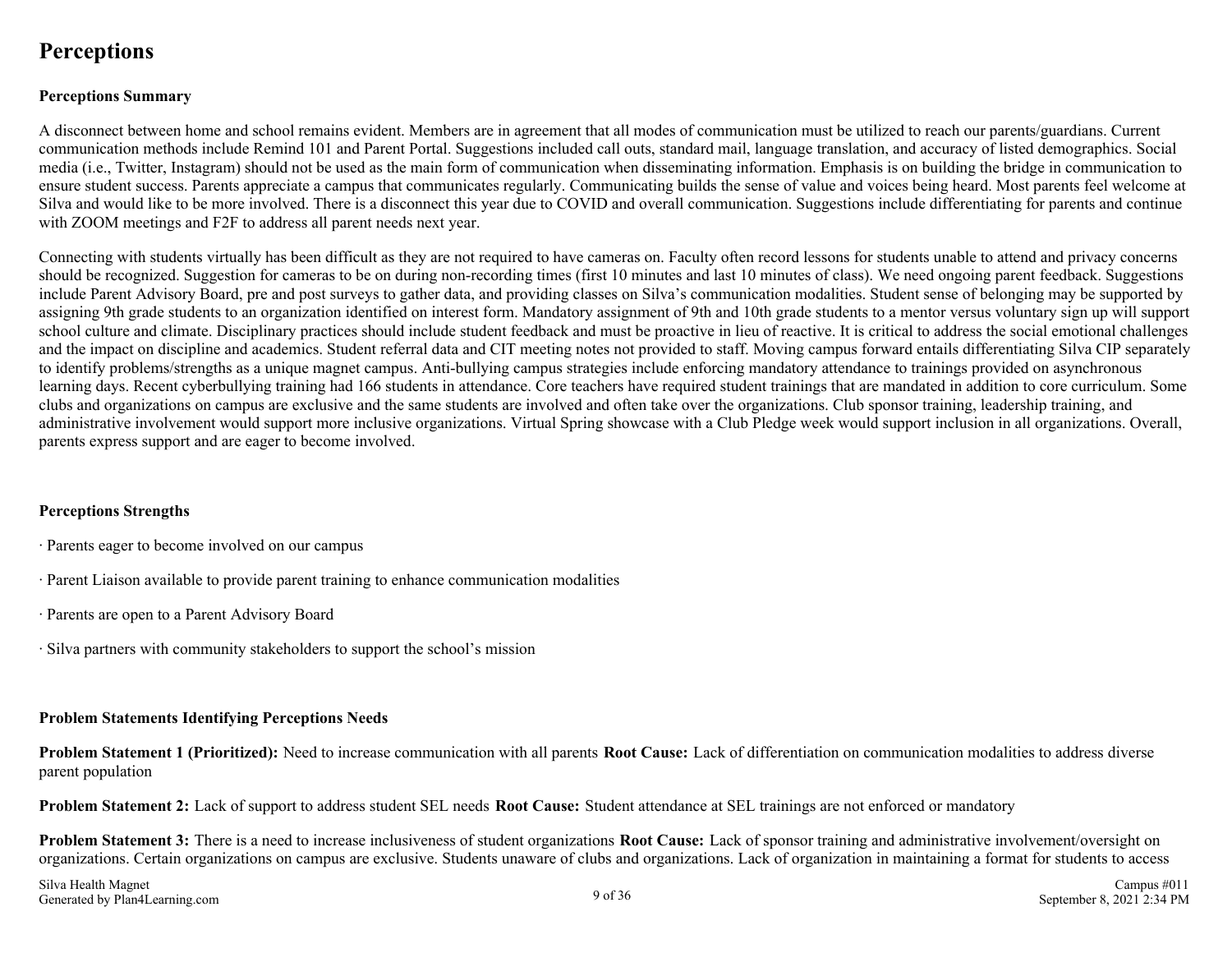resources to support inclusiveness in organizations/clubs.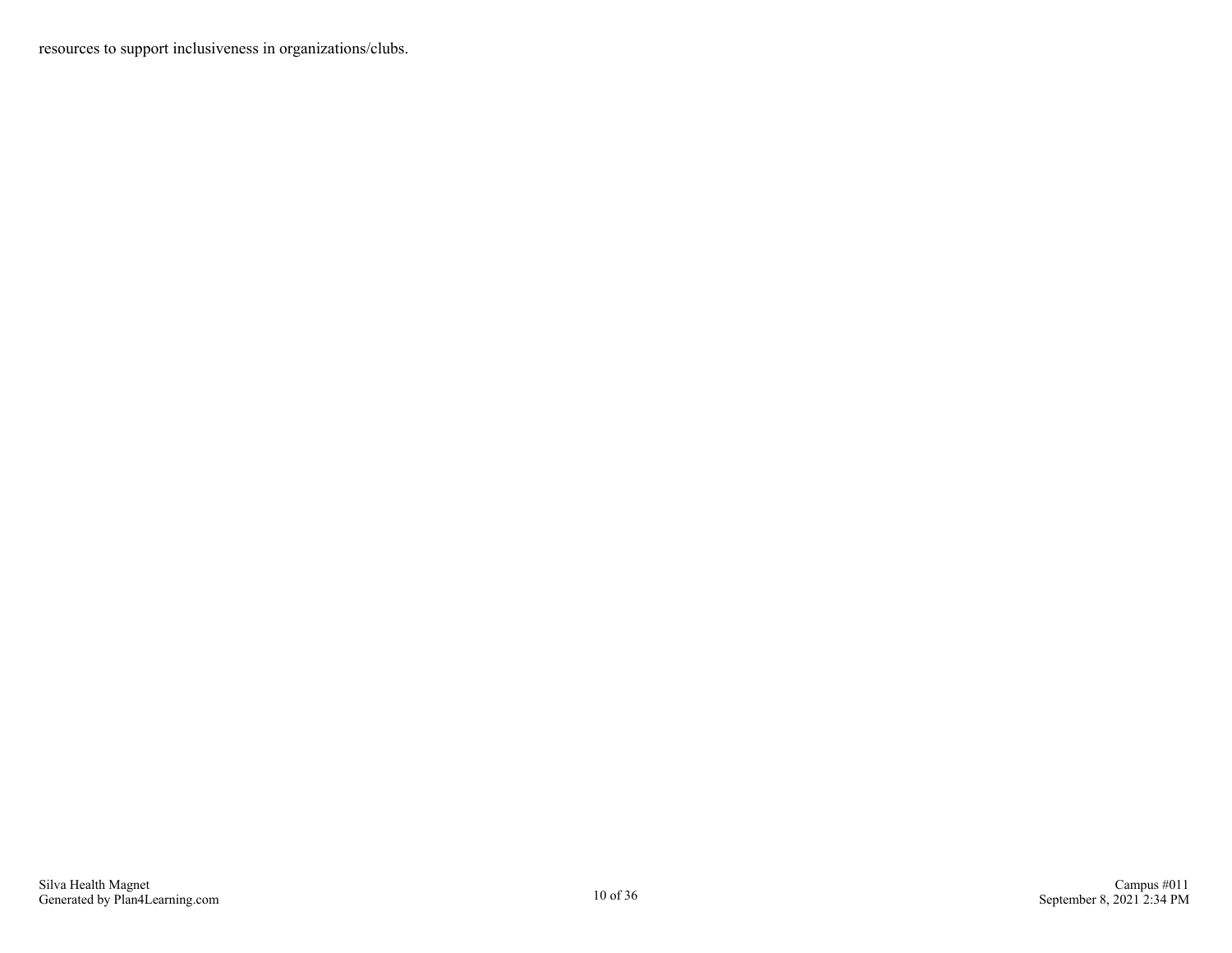# **Priority Problem Statements**

**Problem Statement 1**: Students report high levels of stress and depression, which has increased due to the COVID-19 school closure and continued online learning. Failure rates in core classes are significantly higher than in previous years. **Root Cause 1**: Students are finding online learning and social isolation difficult and do not have effective coping skills to deal with these changes.

**Problem Statement 1 Areas**: Demographics

**Problem Statement 2**: Need to increase communication with all parents **Root Cause 2**: Lack of differentiation on communication modalities to address diverse parent population **Problem Statement 2 Areas**: Perceptions

**Problem Statement 3**: Students are struggling in Pre-AP, AP, and DC courses.

Root Cause 3: Teachers are finding it more difficult than usual to plan for, teach, and maintain rigor and standards for classes that have a big discrepancy in student ability levels. **Problem Statement 3 Areas**: Student Learning

**Problem Statement 4**: Teachers feel that they are not equipped to meet the needs of all students. **Root Cause 4**: Teachers need additional staff development to support SEL, GT, ELL, and differentiation for students with a 504. **Problem Statement 4 Areas**: School Processes & Programs

**Problem Statement 5**: Our SAT scores do not align with overall academic achievement.

**Root Cause 5**: Campus lessons and planning should focus on AP, SAT, and DC preparation. Students in high-level courses may lack the necessary skills and either do not take the exam or score very low. Additional RTI is required to ensure students have the opportunity to succeed.

**Problem Statement 5 Areas**: Student Learning

**Problem Statement 6**: Teachers are unfamiliar with campus mission and vision, goals, and objectives for the school year. **Root Cause 6**: Communication between admin and teachers does not clearly explain expectations and provided in a timely manner. **Problem Statement 6 Areas**: School Processes & Programs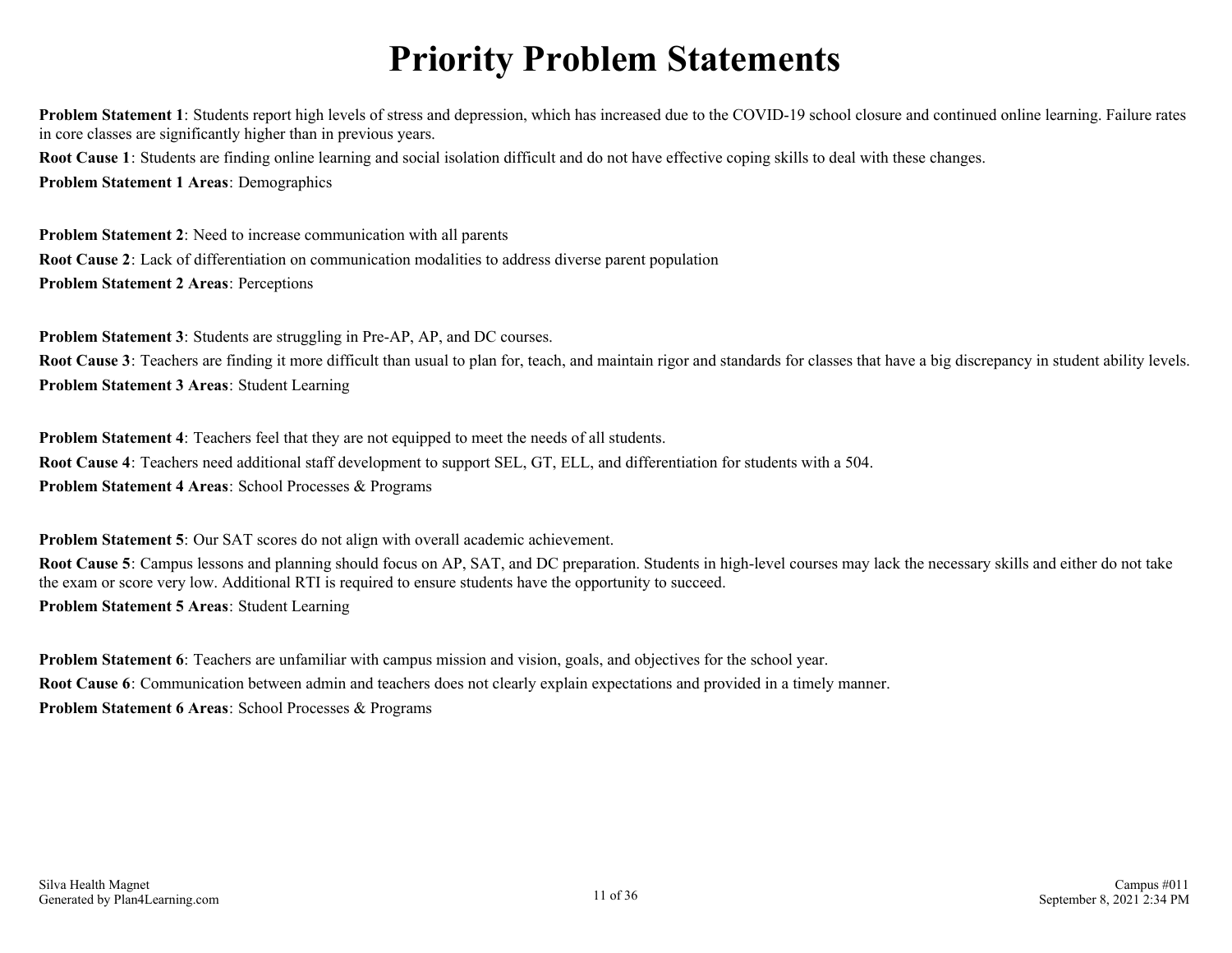# **Comprehensive Needs Assessment Data Documentation**

The following data were used to verify the comprehensive needs assessment analysis:

#### **Improvement Planning Data**

- District goals
- Campus goals
- HB3 CCMR goals
- Performance Objectives with summative review (prior year)
- Planning and decision making committee(s) meeting data
- State and federal planning requirements
- Covid-19 Factors and/or waivers

#### **Accountability Data**

- Texas Academic Performance Report (TAPR) data
- Student Achievement Domain
- Student Progress Domain
- Closing the Gaps Domain
- Effective Schools Framework data

#### **Student Data: Assessments**

- STAAR End-of-Course current and longitudinal results, including all versions
- Texas English Language Proficiency Assessment System (TELPAS) and TELPAS Alternate results
- Postsecondary college, career or military-ready graduates
- Texas Success Initiative (TSI) data for postsecondary/college-ready graduates data
- Advanced Placement (AP) and/or International Baccalaureate (IB) assessment data
- SAT and/or ACT assessment data
- PSAT
- Student failure and/or retention rates

#### **Student Data: Student Groups**

- Race and ethnicity data, including number of students, academic achievement, discipline, attendance, and progress
- Special programs data, including number of students, academic achievement, discipline, attendance, and progress
- Economically Disadvantaged / Non-economically disadvantaged performance, progress, and participation data
- Male / Female performance, progress, and participation data
- Special education/non-special education population including discipline, progress and participation data
- At-risk/non-at-risk population including performance, progress, discipline, attendance, and mobility data
- EL/non-EL or LEP data, including academic achievement, progress, support and accommodation needs, race, ethnicity, gender, etc.
- Career and Technical Education (CTE) data, including coherent sequence coursework, program growth and student achievement by race, ethnicity, gender, etc.
- STEM/STEAM data
- Section 504 data
- Gifted and talented data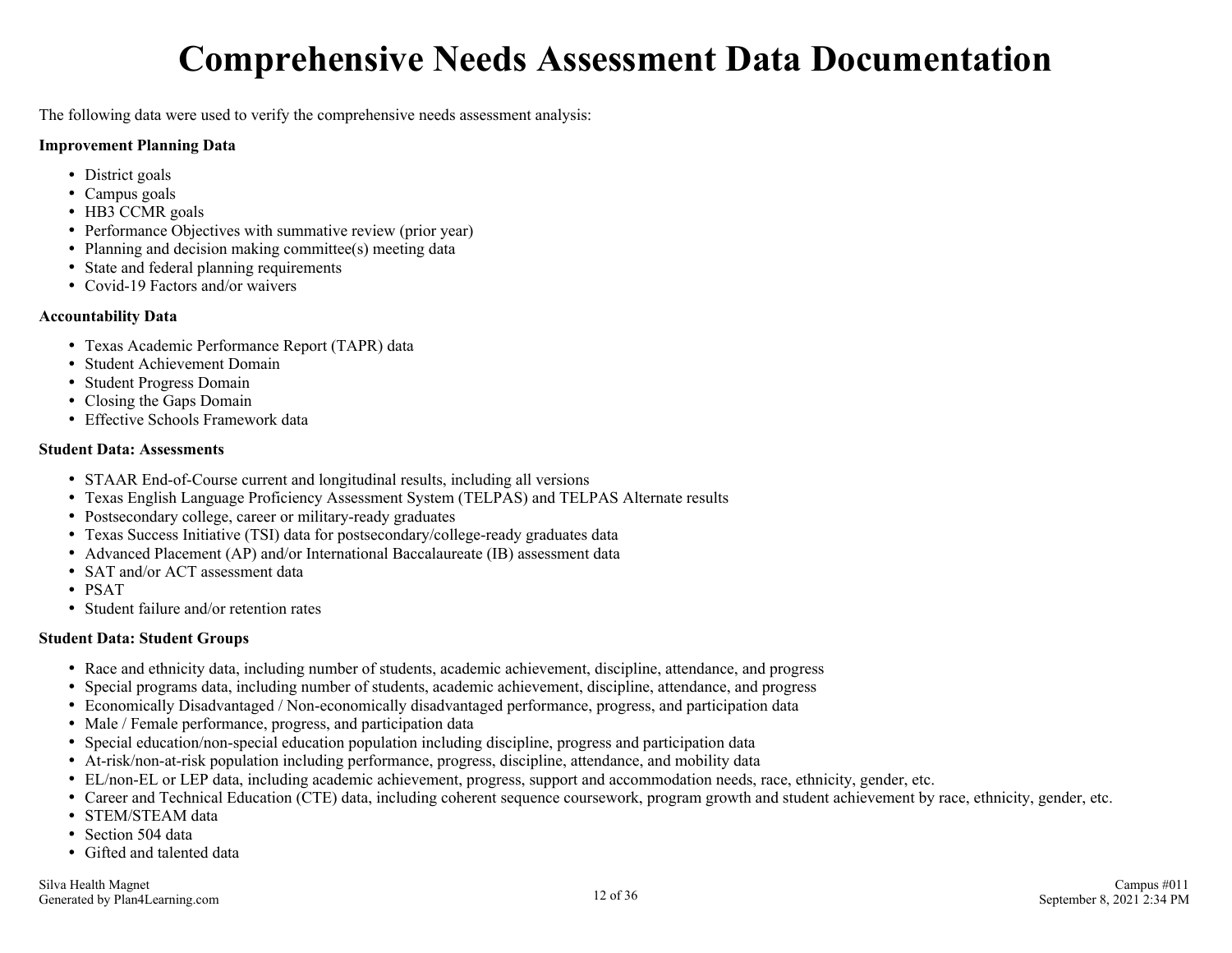- Response to Intervention (RtI) student achievement data
- Dual-credit and/or college prep course completion data

#### **Student Data: Behavior and Other Indicators**

- Completion rates and/or graduation rates data
- Annual dropout rate data
- Attendance data
- Discipline records
- Enrollment trends

#### **Employee Data**

- Professional learning communities (PLC) data
- Staff surveys and/or other feedback
- Teacher/Student Ratio
- State certified and high quality staff data
- Campus leadership data
- Campus department and/or faculty meeting discussions and data
- Professional development needs assessment data
- TTESS data

#### **Parent/Community Data**

- Parent surveys and/or other feedback
- Parent engagement rate

#### **Support Systems and Other Data**

- Processes and procedures for teaching and learning, including program implementation
- Communications data
- Study of best practices
- Other additional data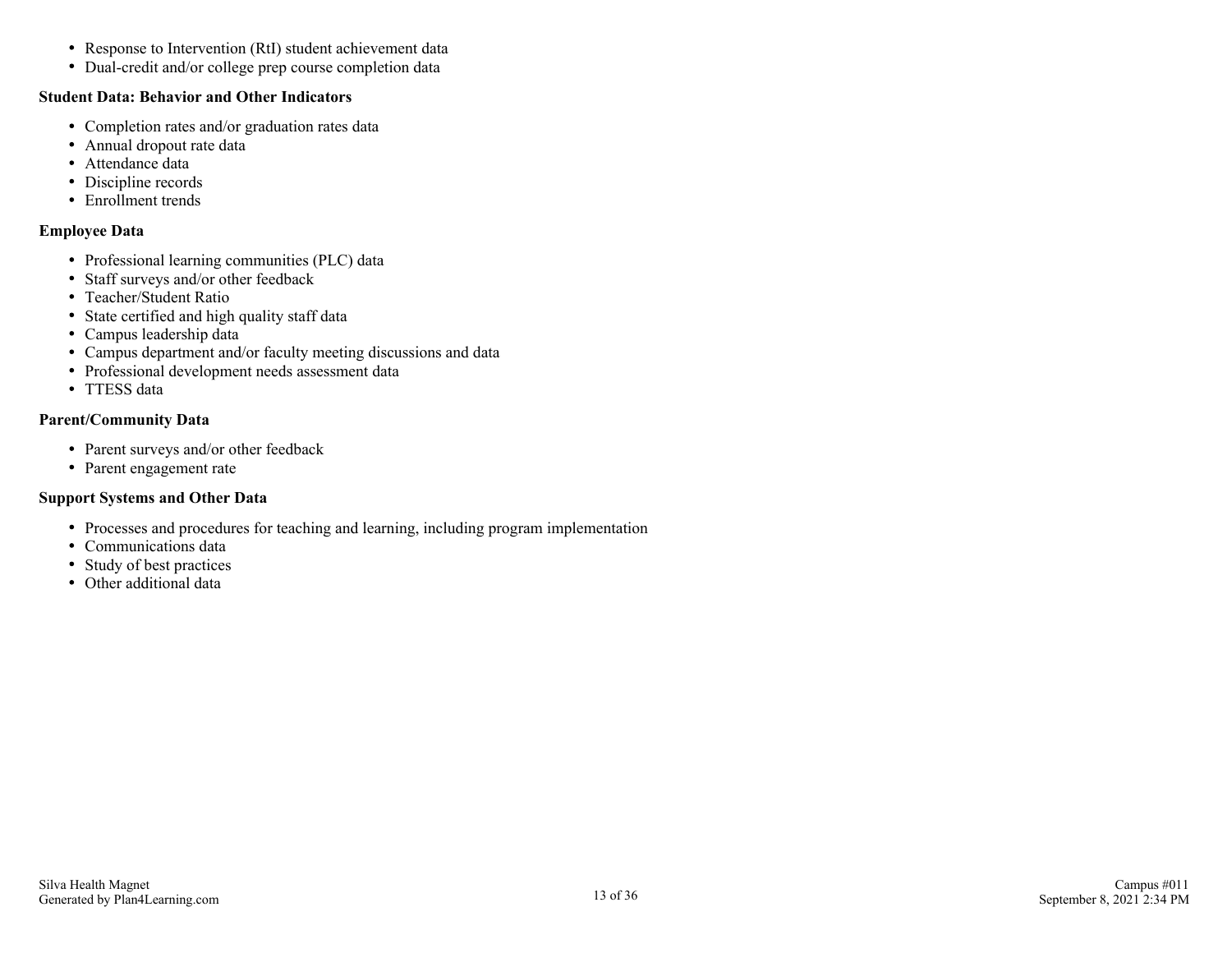## **Goals**

#### **Revised/Approved: May 26, 2021**

#### **Goal 1:** Active Learning

El Paso ISD will ensure that our community has a successful, vibrant, culturally responsive school in every neighborhood that successfully engages and prepares all students for graduation and post-secondary success.

Directly Supports: Board Goals 1-3

**Performance Objective 1:** Implement effective research-based instructional strategies to maximize student performance.

**Evaluation Data Sources:** Staff Development Documentation, CNA, and Surveys

| <b>Strategy 1 Details</b>                                                                                                                                                                                         | <b>Reviews</b>   |     |     |                  |
|-------------------------------------------------------------------------------------------------------------------------------------------------------------------------------------------------------------------|------------------|-----|-----|------------------|
| <b>Strategy 1:</b> Provide supplemental reading materials for core classes.                                                                                                                                       | <b>Formative</b> |     |     | <b>Summative</b> |
| Strategy's Expected Result/Impact: Increase EOC scores by 2%.                                                                                                                                                     | <b>Nov</b>       | Feb | Apr | June             |
| <b>Staff Responsible for Monitoring: Principal, Assistant Principals</b>                                                                                                                                          |                  |     |     |                  |
| TEA Priorities: Build a foundation of reading and math, Connect high school to career and college - ESF<br>Levers: Lever 4: High-Quality Curriculum, Lever 5: Effective Instruction                               |                  |     |     |                  |
| Funding Sources: Reading Materials - 211 ESEA Title I (Campus) - 211.11.6329.011.24.801.011 - \$20,618                                                                                                            |                  |     |     |                  |
| <b>Strategy 2 Details</b>                                                                                                                                                                                         | <b>Reviews</b>   |     |     |                  |
| Strategy 2: Provide supplemental test preparation materials and test fees for Advanced Placement, SAT, TSI, and EOC                                                                                               | <b>Formative</b> |     |     | <b>Summative</b> |
| testing.                                                                                                                                                                                                          | <b>Nov</b>       | Feb | Apr | June             |
| Strategy's Expected Result/Impact: Increase in student participation in Advanced Placement testing. 2%<br>improvement in SAT, TSI, and EOC scores.                                                                |                  |     |     |                  |
| <b>Staff Responsible for Monitoring: Principal, Assistant Principals</b>                                                                                                                                          |                  |     |     |                  |
| <b>TEA Priorities:</b> Build a foundation of reading and math, Connect high school to career and college - <b>ESF</b><br>Levers: Lever 1: Strong School Leadership and Planning, Lever 4: High-Quality Curriculum |                  |     |     |                  |
|                                                                                                                                                                                                                   |                  |     |     |                  |
| <b>Problem Statements: Student Learning 1</b>                                                                                                                                                                     |                  |     |     |                  |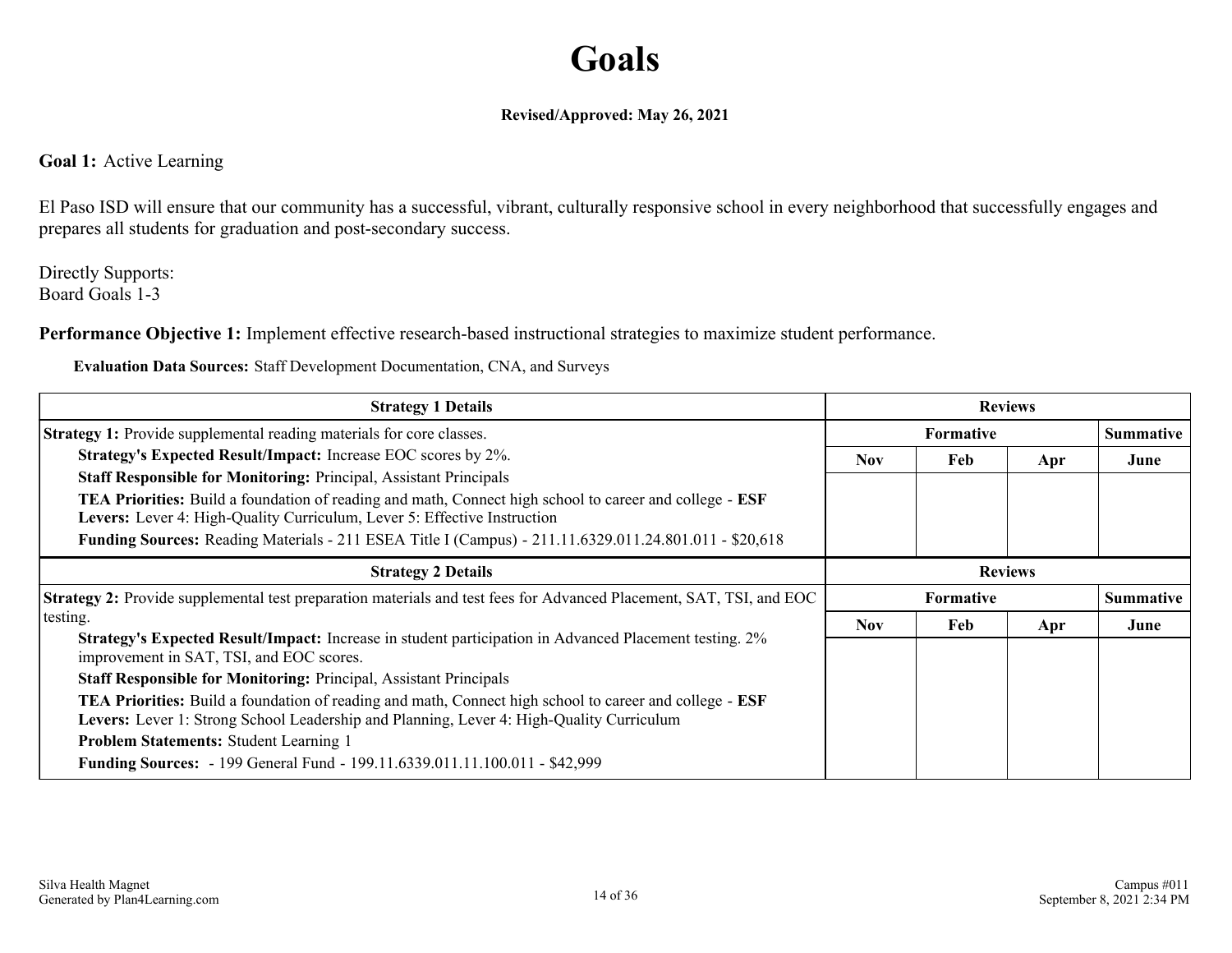| <b>Strategy 3 Details</b>                                                                                                                                                                                                                                                                                                                                                                                                                                                                                                                                                                                            | <b>Reviews</b> |             |                |                  |
|----------------------------------------------------------------------------------------------------------------------------------------------------------------------------------------------------------------------------------------------------------------------------------------------------------------------------------------------------------------------------------------------------------------------------------------------------------------------------------------------------------------------------------------------------------------------------------------------------------------------|----------------|-------------|----------------|------------------|
| Strategy 3: Develop effective weekly PLCs to address assessments, data, student work products, methodology, and                                                                                                                                                                                                                                                                                                                                                                                                                                                                                                      |                | Formative   |                | <b>Summative</b> |
| interventions.<br>Strategy's Expected Result/Impact: Improved data-driven instruction and effective differentiation/RTI                                                                                                                                                                                                                                                                                                                                                                                                                                                                                              | <b>Nov</b>     | Feb         | Apr            | June             |
| implementation to support all students.<br>Staff Responsible for Monitoring: Principal, Assistant Principals, ALLs<br>TEA Priorities: Build a foundation of reading and math, Connect high school to career and college - ESF<br>Levers: Lever 2: Effective, Well-Supported Teachers, Lever 3: Positive School Culture, Lever 5: Effective<br>Instruction                                                                                                                                                                                                                                                            |                |             |                |                  |
| <b>Strategy 4 Details</b>                                                                                                                                                                                                                                                                                                                                                                                                                                                                                                                                                                                            |                |             | <b>Reviews</b> |                  |
| Strategy 4: Provide resources containing research-based strategies for teachers to use for differentiating instruction.                                                                                                                                                                                                                                                                                                                                                                                                                                                                                              |                | Formative   |                | <b>Summative</b> |
| Strategy's Expected Result/Impact: Closure of learning gaps, improved support of ELL, 504 and SPED<br>populations.                                                                                                                                                                                                                                                                                                                                                                                                                                                                                                   | <b>Nov</b>     | Feb         | Apr            | June             |
| Staff Responsible for Monitoring: Principal, Assistant Principals, Campus Secretary, Magnet Coordinator<br><b>TEA Priorities:</b> Recruit, support, retain teachers and principals, Build a foundation of reading and math -<br>ESF Levers: Lever 2: Effective, Well-Supported Teachers, Lever 3: Positive School Culture, Lever 5:<br><b>Effective Instruction</b><br><b>Problem Statements: School Processes &amp; Programs 2</b><br>Funding Sources: - 199 General Fund - 199.11.6329.011.11.100.011 - \$300, - 199 General Fund -<br>199.11.6321.011.11.100.011, - 199 General Fund - 199.11.6397.011.11.100.011 |                |             |                |                  |
| <b>Strategy 5 Details</b>                                                                                                                                                                                                                                                                                                                                                                                                                                                                                                                                                                                            |                |             | <b>Reviews</b> |                  |
| <b>Strategy 5:</b> The campus will implement and support in-person and/or virtual tutoring for at-risk and struggling students.                                                                                                                                                                                                                                                                                                                                                                                                                                                                                      |                | Formative   |                | Summative        |
| Strategy's Expected Result/Impact: Student retention and academic success.<br><b>Staff Responsible for Monitoring: Assistant Principals, ALLs, Department Chairs</b>                                                                                                                                                                                                                                                                                                                                                                                                                                                 | <b>Nov</b>     | Feb         | Apr            | June             |
| TEA Priorities: Build a foundation of reading and math, Improve low-performing schools - ESF Levers:<br>Lever 5: Effective Instruction                                                                                                                                                                                                                                                                                                                                                                                                                                                                               |                |             |                |                  |
| Problem Statements: Student Learning 2                                                                                                                                                                                                                                                                                                                                                                                                                                                                                                                                                                               |                |             |                |                  |
| Funding Sources: Tutoring Certified - 185 SCE (Campus) - 185.11.6117.011.30.100.011 - \$8,000,<br>Tutoring_Certified Fringes - 185 SCE (Campus) - 185.11.614X.011.30.100.011 - \$116, Tutoring Certified -<br>211 ESEA Title I (Campus) - 211.11.6117.011.24.801.011, Tutoring Certified Fringes - 211 ESEA Title I<br>(Campus) - 211.11.614X.011.24.801.011 - \$831.58                                                                                                                                                                                                                                              |                |             |                |                  |
| 100%<br>Accomplished<br>Continue/Modify<br>0%<br>No Progress                                                                                                                                                                                                                                                                                                                                                                                                                                                                                                                                                         |                | Discontinue |                |                  |

**Performance Objective 1 Problem Statements:**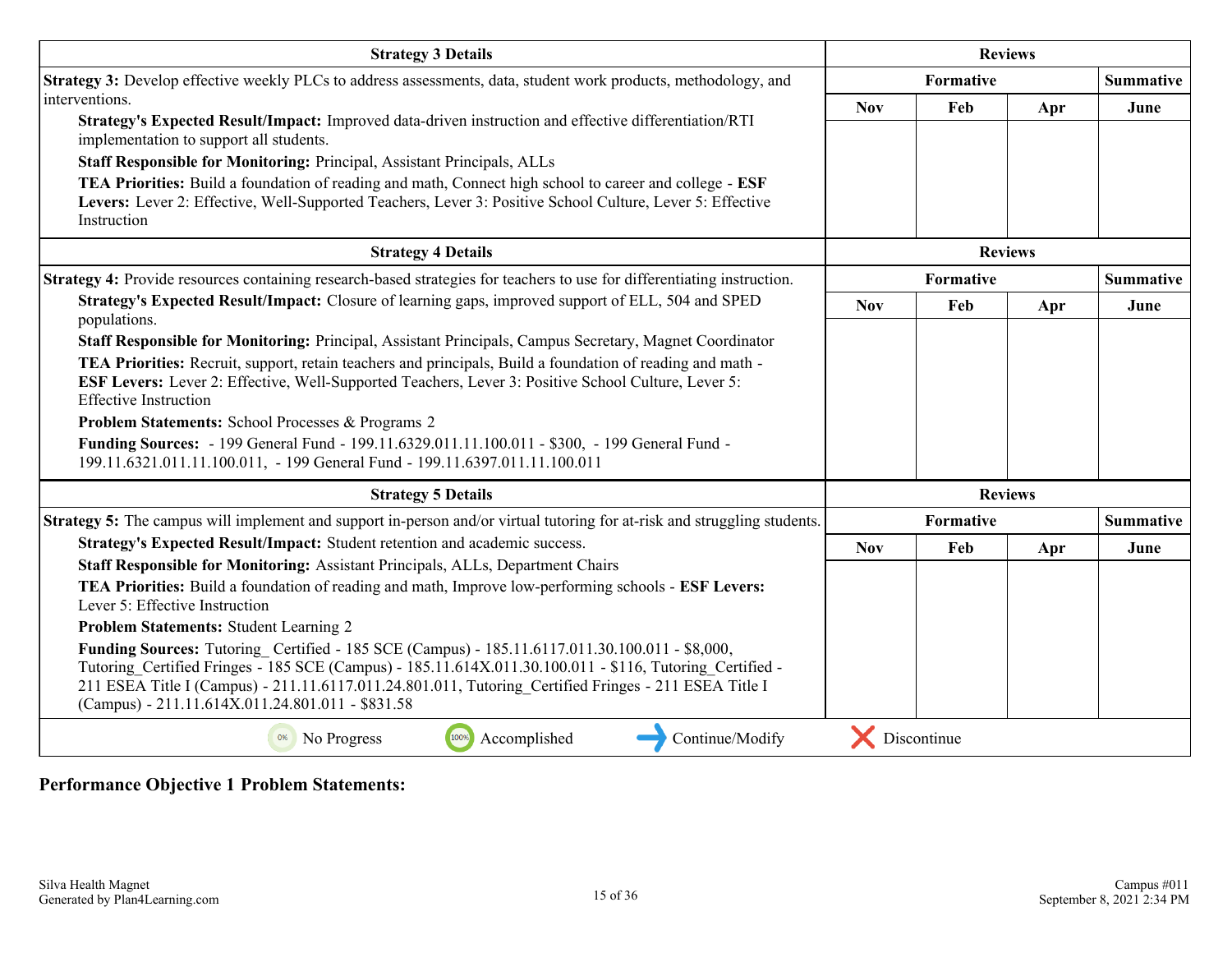#### **Student Learning**

**Problem Statement 1**: Our SAT scores do not align with overall academic achievement. **Root Cause**: Campus lessons and planning should focus on AP, SAT, and DC preparation. Students in high-level courses may lack the necessary skills and either do not take the exam or score very low. Additional RTI is required to ensure students have the opportunity to succeed.

**Problem Statement 2**: Students are struggling in Pre-AP, AP, and DC courses. **Root Cause**: Teachers are finding it more difficult than usual to plan for, teach, and maintain rigor and standards for classes that have a big discrepancy in student ability levels.

#### **School Processes & Programs**

**Problem Statement 2**: Teachers feel that they are not equipped to meet the needs of all students. **Root Cause**: Teachers need additional staff development to support SEL, GT, ELL, and differentiation for students with a 504.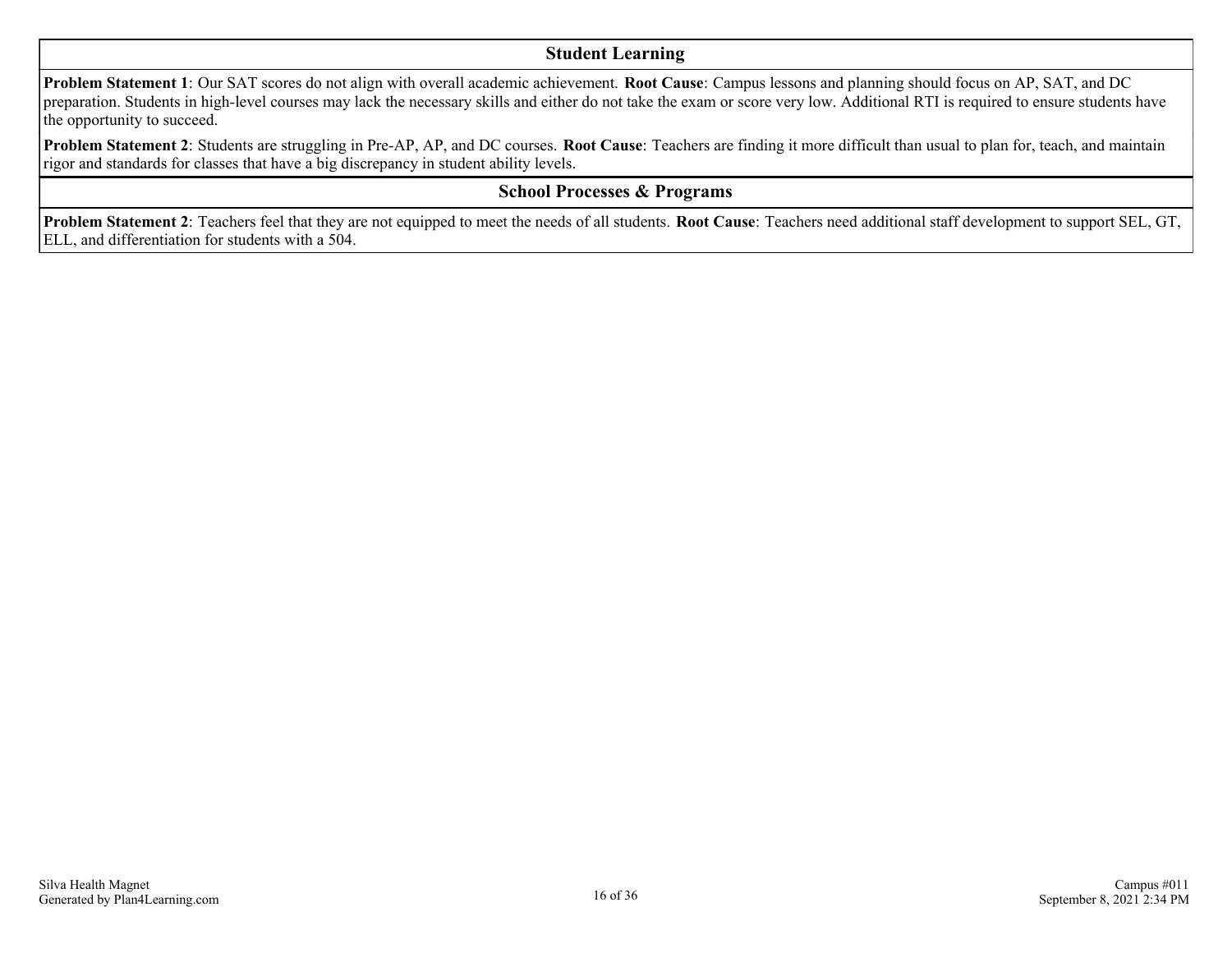#### **Goal 1:** Active Learning

El Paso ISD will ensure that our community has a successful, vibrant, culturally responsive school in every neighborhood that successfully engages and prepares all students for graduation and post-secondary success.

Directly Supports: Board Goals 1-3

**Performance Objective 2:** Silva Magnet will maximize student attendance and participation for the 2021-2022 school year.

**Evaluation Data Sources:** District Pulse, Attendance Reports, and Attendance Clerk Referrals

| <b>Strategy 1 Details</b>                                                                                          | <b>Reviews</b>   |             |                |                  |
|--------------------------------------------------------------------------------------------------------------------|------------------|-------------|----------------|------------------|
| <b>Strategy 1:</b> Implement effective attendance interventions for students with excessive or unexcused absences. | <b>Formative</b> |             |                | <b>Summative</b> |
| Strategy's Expected Result/Impact: Student attendance will improve.                                                | <b>Nov</b>       | Feb         | Apr            | June             |
| <b>Staff Responsible for Monitoring: Assistant Principals, Magnet Coordinator</b>                                  |                  |             |                |                  |
| <b>ESF Levers:</b> Lever 1: Strong School Leadership and Planning, Lever 3: Positive School Culture                |                  |             |                |                  |
| <b>Problem Statements: Demographics 1 - Perceptions 1</b>                                                          |                  |             |                |                  |
| <b>Strategy 2 Details</b>                                                                                          |                  |             | <b>Reviews</b> |                  |
| <b>Strategy 2:</b> Recognize students with excellent attendance on a nine-week basis.                              | <b>Formative</b> |             |                | <b>Summative</b> |
| Strategy's Expected Result/Impact: Provide incentives for students to attend classes in-person and<br>virtually.   | <b>Nov</b>       | Feb         | Apr            | June             |
| Staff Responsible for Monitoring: Principal, Graduation Coach                                                      |                  |             |                |                  |
| <b>ESF Levers:</b> Lever 3: Positive School Culture                                                                |                  |             |                |                  |
| Funding Sources: - 199 General Fund - 199.11.6499.011.38.100.011 - \$3,000                                         |                  |             |                |                  |
| Continue/Modify<br>Accomplished<br>No Progress                                                                     |                  | Discontinue |                |                  |

#### **Performance Objective 2 Problem Statements:**

**Demographics Problem Statement 1**: Students report high levels of stress and depression, which has increased due to the COVID-19 school closure and continued online learning. Failure rates in core classes are significantly higher than in previous years. **Root Cause**: Students are finding online learning and social isolation difficult and do not have effective coping skills to deal with these changes. **Perceptions**

**Problem Statement 1**: Need to increase communication with all parents **Root Cause**: Lack of differentiation on communication modalities to address diverse parent population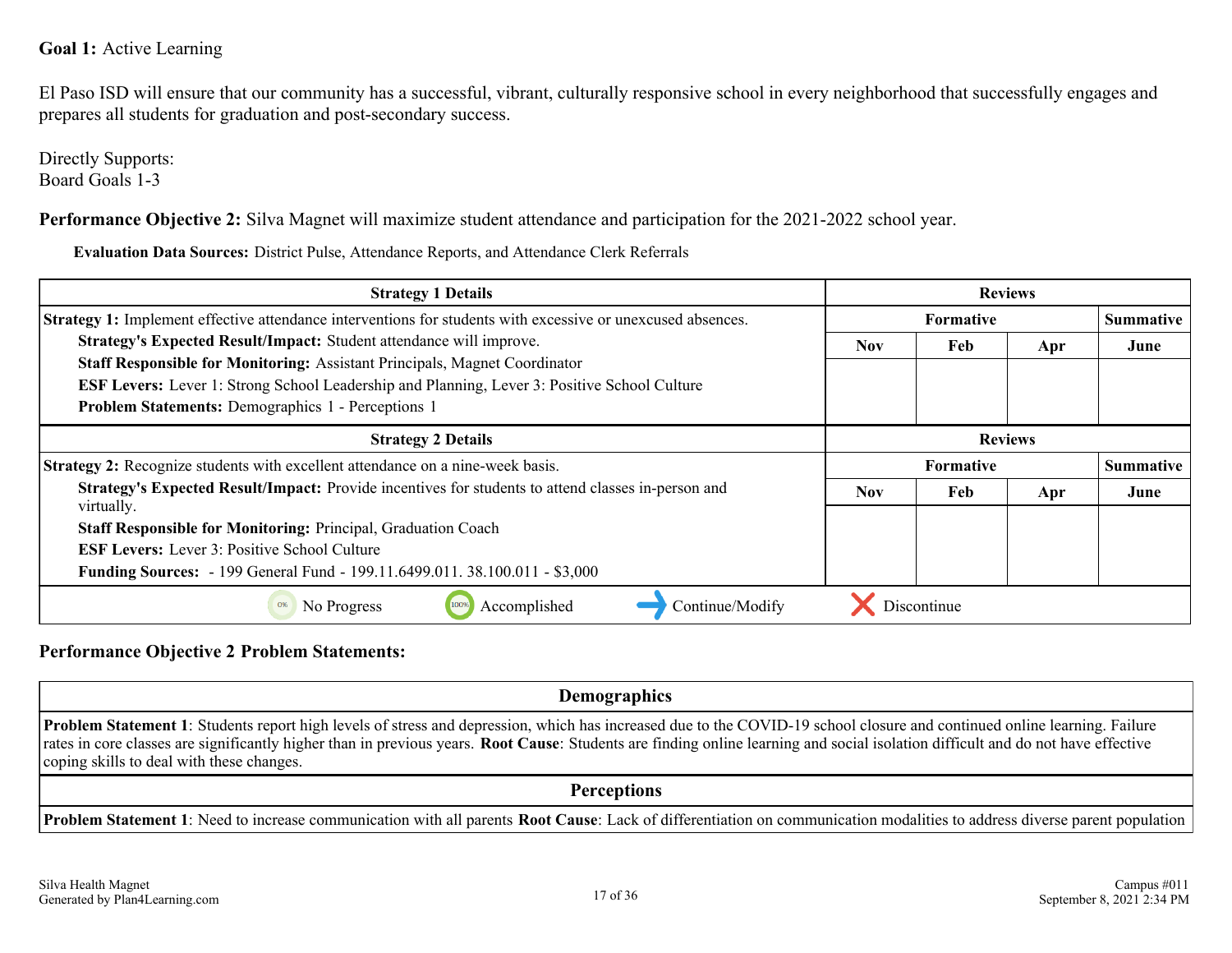#### **Goal 1:** Active Learning

El Paso ISD will ensure that our community has a successful, vibrant, culturally responsive school in every neighborhood that successfully engages and prepares all students for graduation and post-secondary success.

Directly Supports: Board Goals 1-3

**Performance Objective 3:** Silva Magnet teachers will incorporate active learning strategies to support all students' learning.

**Evaluation Data Sources:** Benchmark Data, RTI, Walkthroughs, and EOC Scores

| <b>Strategy 1 Details</b>                                                                                                                                                                                                                                                                                                                              |            | <b>Reviews</b>   |     |                  |  |
|--------------------------------------------------------------------------------------------------------------------------------------------------------------------------------------------------------------------------------------------------------------------------------------------------------------------------------------------------------|------------|------------------|-----|------------------|--|
| <b>Strategy 1:</b> Provide staff development during PLCs on the Active Learning Framework and its implementation.                                                                                                                                                                                                                                      |            | <b>Formative</b> |     | Summative        |  |
| Strategy's Expected Result/Impact: Teachers will have a better understanding of student instructional<br>needs and best practices.                                                                                                                                                                                                                     | <b>Nov</b> | Feb              | Apr | June             |  |
| Staff Responsible for Monitoring: Principal, Assistant Principals, Department Chairs, ALLs                                                                                                                                                                                                                                                             |            |                  |     |                  |  |
| <b>TEA Priorities:</b> Recruit, support, retain teachers and principals, Build a foundation of reading and math,<br>Connect high school to career and college - <b>ESF Levers:</b> Lever 1: Strong School Leadership and Planning,<br>Lever 2: Effective, Well-Supported Teachers, Lever 4: High-Quality Curriculum, Lever 5: Effective<br>Instruction |            |                  |     |                  |  |
| <b>Funding Sources:</b> - 199 General Fund - 199.13.6399.011.11.100.011                                                                                                                                                                                                                                                                                |            |                  |     |                  |  |
| <b>Strategy 2 Details</b>                                                                                                                                                                                                                                                                                                                              |            | <b>Reviews</b>   |     |                  |  |
| <b>Strategy 2:</b> Teachers will implement RTI to evaluate student progress and provide necessary supports.                                                                                                                                                                                                                                            |            | <b>Formative</b> |     | <b>Summative</b> |  |
| Strategy's Expected Result/Impact: Measurable student growth for all students.                                                                                                                                                                                                                                                                         | <b>Nov</b> | Feb              | Apr | June             |  |
| <b>Staff Responsible for Monitoring: Principal, Assistant Principals</b>                                                                                                                                                                                                                                                                               |            |                  |     |                  |  |
| <b>TEA Priorities:</b> Build a foundation of reading and math, Connect high school to career and college - <b>ESF</b><br>Levers: Lever 1: Strong School Leadership and Planning, Lever 3: Positive School Culture, Lever 5:<br><b>Effective Instruction</b>                                                                                            |            |                  |     |                  |  |
| <b>Problem Statements:</b> Demographics 1 - Student Learning 2 - School Processes & Programs 2                                                                                                                                                                                                                                                         |            |                  |     |                  |  |
| <b>Strategy 3 Details</b>                                                                                                                                                                                                                                                                                                                              |            | <b>Reviews</b>   |     |                  |  |
| Strategy 3: Teachers will use thinking maps, rubrics, close reading, and other research-based strategies to improve                                                                                                                                                                                                                                    |            | <b>Formative</b> |     | Summative        |  |
| students' reading and writing.                                                                                                                                                                                                                                                                                                                         | <b>Nov</b> | Feb              | Apr | June             |  |
| <b>Strategy's Expected Result/Impact: Improved SAT TSI and EOC scores</b>                                                                                                                                                                                                                                                                              |            |                  |     |                  |  |

**Strategy's Expected Result/Impact:** Improved SAT, TSI, and EOC scores.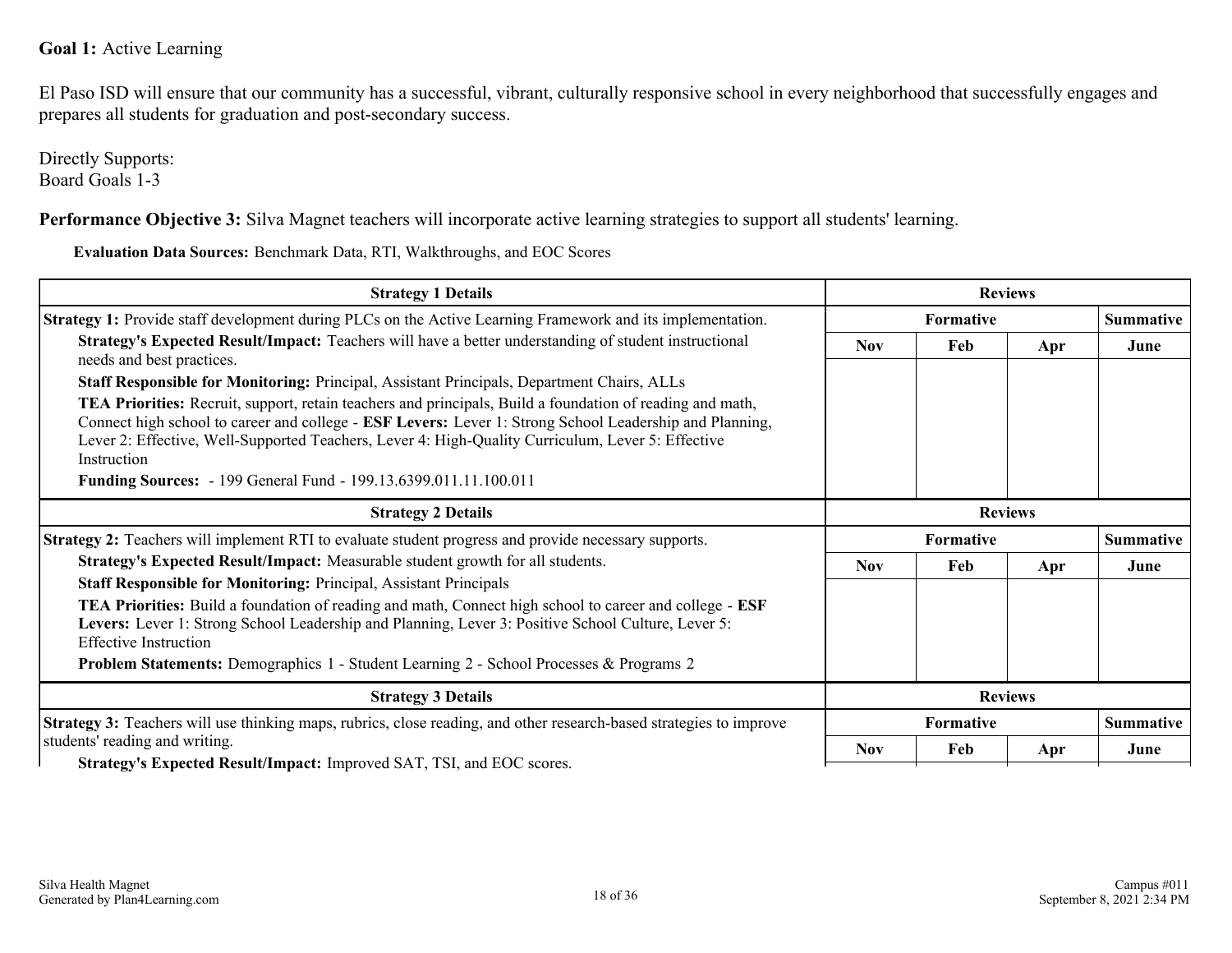| <b>Staff Responsible for Monitoring: Department Chairs, ALLs</b><br>TEA Priorities: Build a foundation of reading and math - ESF Levers: Lever 4: High-Quality Curriculum,<br>Lever 5: Effective Instruction |             |  |
|--------------------------------------------------------------------------------------------------------------------------------------------------------------------------------------------------------------|-------------|--|
|                                                                                                                                                                                                              |             |  |
| Continue/Modify<br>Accomplished<br>1009<br>0%<br>No Progress                                                                                                                                                 | Discontinue |  |

#### **Performance Objective 3 Problem Statements:**

**Demographics**

**Problem Statement 1**: Students report high levels of stress and depression, which has increased due to the COVID-19 school closure and continued online learning. Failure rates in core classes are significantly higher than in previous years. **Root Cause**: Students are finding online learning and social isolation difficult and do not have effective coping skills to deal with these changes.

**Student Learning**

**Problem Statement 2**: Students are struggling in Pre-AP, AP, and DC courses. **Root Cause**: Teachers are finding it more difficult than usual to plan for, teach, and maintain rigor and standards for classes that have a big discrepancy in student ability levels.

#### **School Processes & Programs**

**Problem Statement 2**: Teachers feel that they are not equipped to meet the needs of all students. **Root Cause**: Teachers need additional staff development to support SEL, GT, ELL, and differentiation for students with a 504.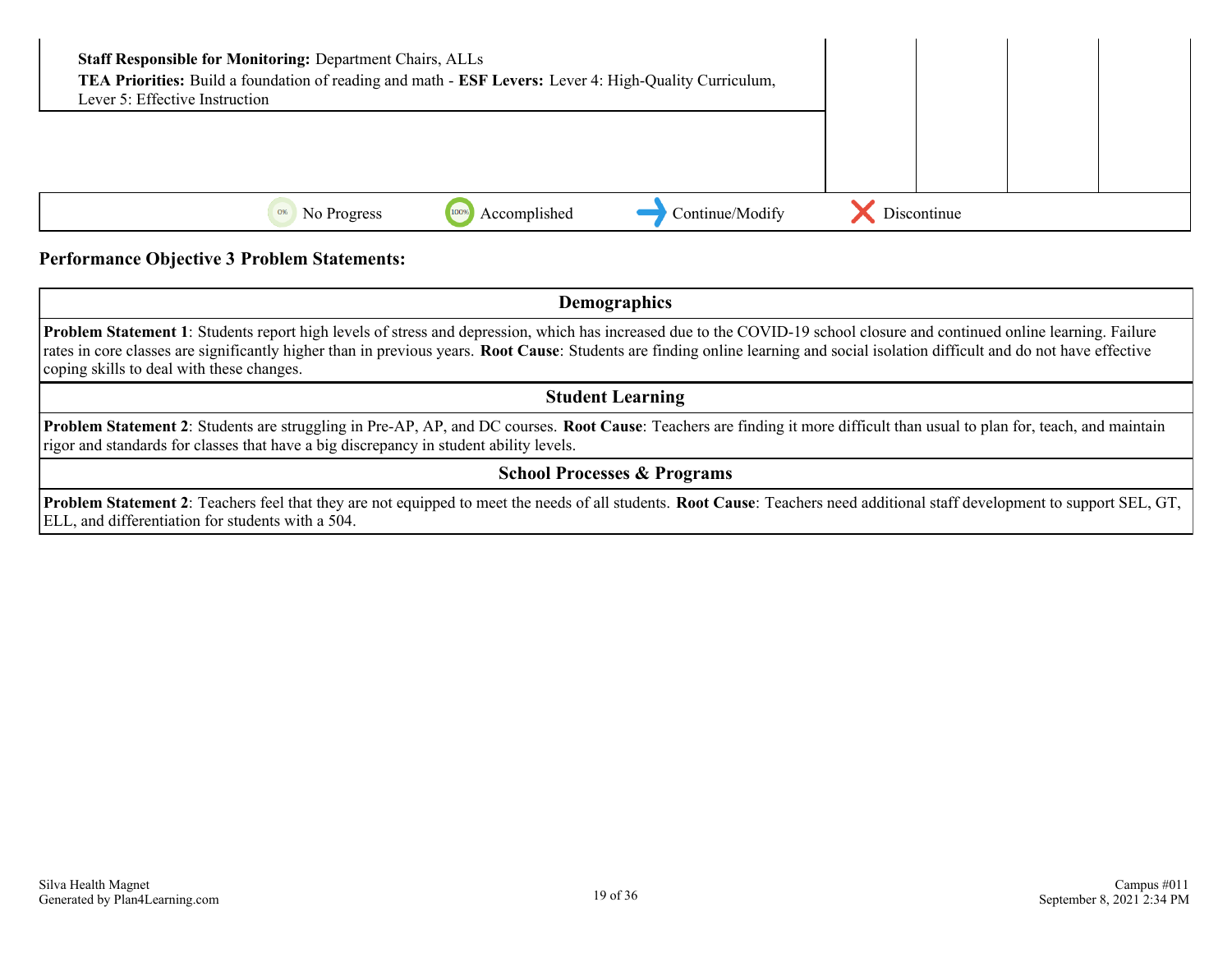#### **Goal 1:** Active Learning

El Paso ISD will ensure that our community has a successful, vibrant, culturally responsive school in every neighborhood that successfully engages and prepares all students for graduation and post-secondary success.

Directly Supports: Board Goals 1-3

**Performance Objective 4:** Effectively serve all G/T students.

**Evaluation Data Sources:** PEIMS Data and Counselor Interviews

| <b>Strategy 1 Details</b>                                                                                                                                               | <b>Reviews</b>   |             |     |                  |
|-------------------------------------------------------------------------------------------------------------------------------------------------------------------------|------------------|-------------|-----|------------------|
| <b>Strategy 1:</b> All teachers will complete the 30-hour Gifted and Talented (G/T) certification and the annual 6-hour GT                                              | <b>Formative</b> |             |     | <b>Summative</b> |
| update. Advanced Placement (AP) and Pre-AP teachers will complete appropriate College Board training in their<br>assigned subject area, including AP Summer Institutes. | <b>Nov</b>       | Feb         | Apr | June             |
| Strategy's Expected Result/Impact: GT students served through Pre-AP, AP and advanced classes. 100%<br>GT certification for Silva teachers.                             |                  |             |     |                  |
| <b>Staff Responsible for Monitoring: Assistant Principals</b>                                                                                                           |                  |             |     |                  |
| TEA Priorities: Recruit, support, retain teachers and principals - ESF Levers: Lever 2: Effective, Well-<br><b>Supported Teachers</b>                                   |                  |             |     |                  |
| Problem Statements: Student Learning 2 - School Processes & Programs 2                                                                                                  |                  |             |     |                  |
| Accomplished<br>Continue/Modify<br>No Progress<br>0%                                                                                                                    |                  | Discontinue |     |                  |

#### **Performance Objective 4 Problem Statements:**

**Student Learning Problem Statement 2**: Students are struggling in Pre-AP, AP, and DC courses. **Root Cause**: Teachers are finding it more difficult than usual to plan for, teach, and maintain rigor and standards for classes that have a big discrepancy in student ability levels. **School Processes & Programs**

**Problem Statement 2**: Teachers feel that they are not equipped to meet the needs of all students. **Root Cause**: Teachers need additional staff development to support SEL, GT, ELL, and differentiation for students with a 504.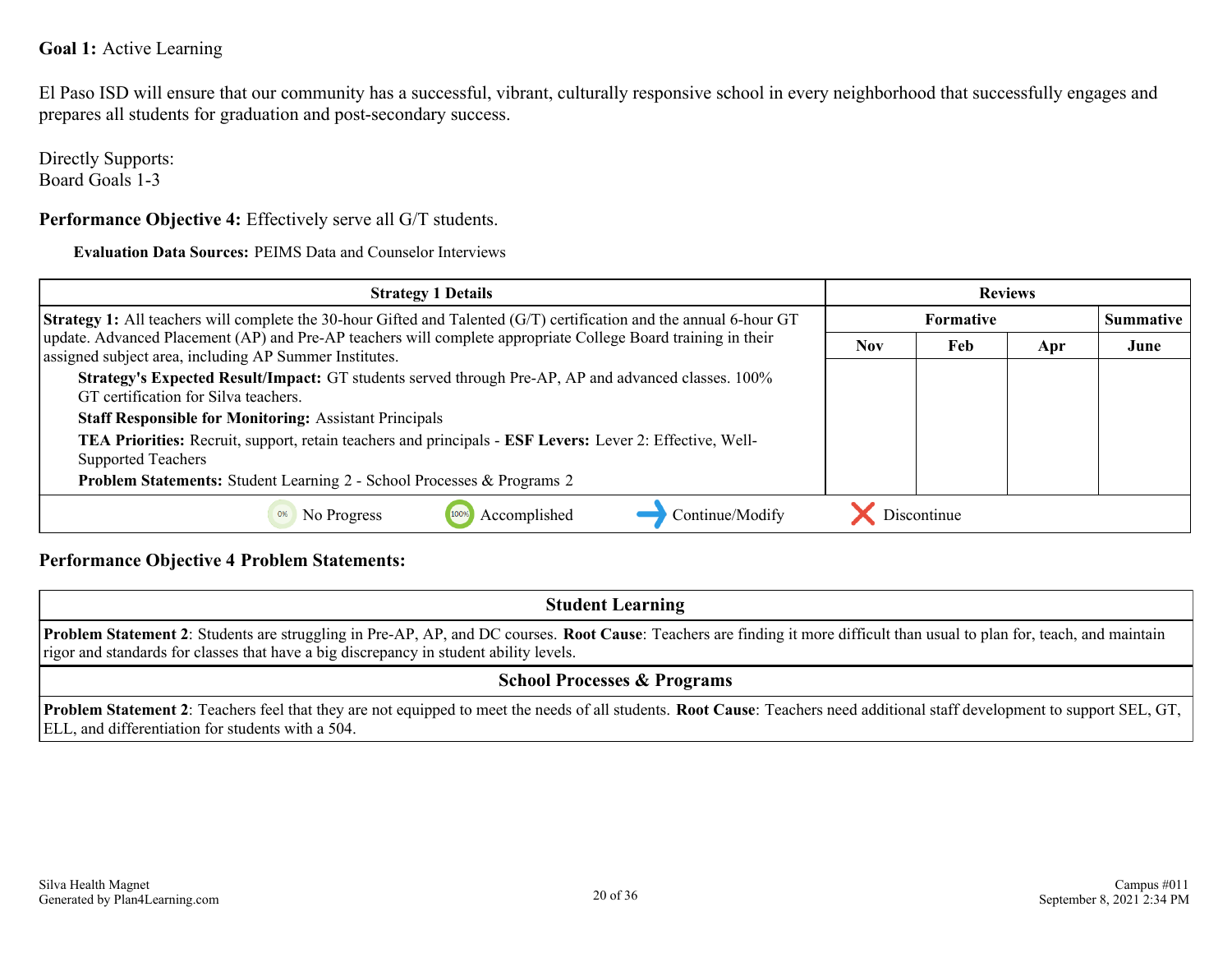El Paso ISD will ensure that our students and community are served by effective employees in safe and supportive learning environments.

**Performance Objective 1:** Provide effective support to teachers to maximize effectiveness. Monitor and provide additional support for new and struggling teachers.

**Evaluation Data Sources:** Surveys, Staff Development, CIT Minutes, Walkthoughs, and PLCs

| <b>Strategy 1 Details</b>                                                                                                                  |                | <b>Reviews</b> |                |                  |
|--------------------------------------------------------------------------------------------------------------------------------------------|----------------|----------------|----------------|------------------|
| Strategy 1: Implement effective staff development for all teachers, including teacher-identified areas for growth.                         |                | Formative      |                |                  |
| Strategy's Expected Result/Impact: Teacher retention and professional growth, improved student<br>performance.                             | <b>Nov</b>     | Feb            | Apr            | June             |
| <b>Staff Responsible for Monitoring: Principal, Assistant Principals</b>                                                                   |                |                |                |                  |
| TEA Priorities: Recruit, support, retain teachers and principals - ESF Levers: Lever 2: Effective, Well-<br><b>Supported Teachers</b>      |                |                |                |                  |
| <b>Problem Statements:</b> Student Learning 2 - School Processes & Programs 1, 2                                                           |                |                |                |                  |
| <b>Strategy 2 Details</b>                                                                                                                  | <b>Reviews</b> |                |                |                  |
| Strategy 2: Pair new teachers with experienced mentor teachers to provide advice and support, as needed.                                   | Formative      |                |                | <b>Summative</b> |
| Strategy's Expected Result/Impact: Teacher retention and professional growth.                                                              | <b>Nov</b>     | Feb            | Apr            | June             |
| <b>Staff Responsible for Monitoring: Assistant Principals</b>                                                                              |                |                |                |                  |
| TEA Priorities: Recruit, support, retain teachers and principals - ESF Levers: Lever 2: Effective, Well-<br><b>Supported Teachers</b>      |                |                |                |                  |
| <b>Problem Statements:</b> School Processes & Programs 1, 2                                                                                |                |                |                |                  |
| <b>Strategy 3 Details</b>                                                                                                                  |                |                | <b>Reviews</b> |                  |
| Strategy 3: Staff development will be provided in classroom management and best practices.                                                 |                | Formative      |                | <b>Summative</b> |
| Strategy's Expected Result/Impact: Improved student academic performance.                                                                  | <b>Nov</b>     | Feb            | Apr            | June             |
| <b>Staff Responsible for Monitoring: Principal, Assistant Principals</b>                                                                   |                |                |                |                  |
| <b>TEA Priorities:</b> Recruit, support, retain teachers and principals, Build a foundation of reading and math -                          |                |                |                |                  |
| <b>ESF Levers:</b> Lever 2: Effective, Well-Supported Teachers, Lever 3: Positive School Culture, Lever 5:<br><b>Effective Instruction</b> |                |                |                |                  |
| Funding Sources: - 185 SCE (Campus) - 185. I 11.6399.011.30.000.011 - \$15,254                                                             |                |                |                |                  |
| Accomplished<br>Continue/Modify<br>No Progress<br>100%                                                                                     |                | Discontinue    |                |                  |

**Performance Objective 1 Problem Statements:**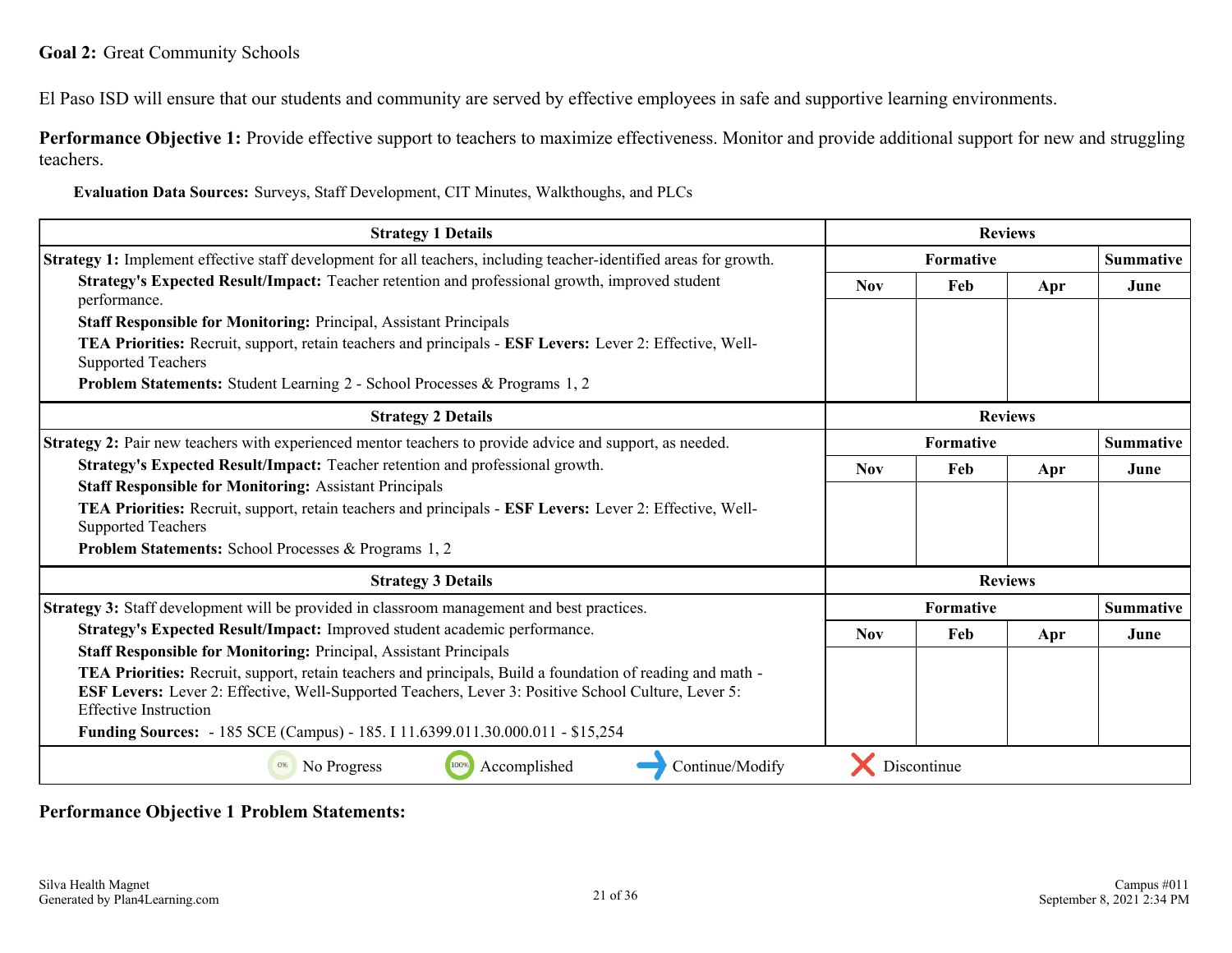#### **Student Learning**

**Problem Statement 2**: Students are struggling in Pre-AP, AP, and DC courses. **Root Cause**: Teachers are finding it more difficult than usual to plan for, teach, and maintain rigor and standards for classes that have a big discrepancy in student ability levels.

#### **School Processes & Programs**

**Problem Statement 1**: Teachers are unfamiliar with campus mission and vision, goals, and objectives for the school year. **Root Cause**: Communication between admin and teachers does not clearly explain expectations and provided in a timely manner.

**Problem Statement 2**: Teachers feel that they are not equipped to meet the needs of all students. **Root Cause**: Teachers need additional staff development to support SEL, GT, ELL, and differentiation for students with a 504.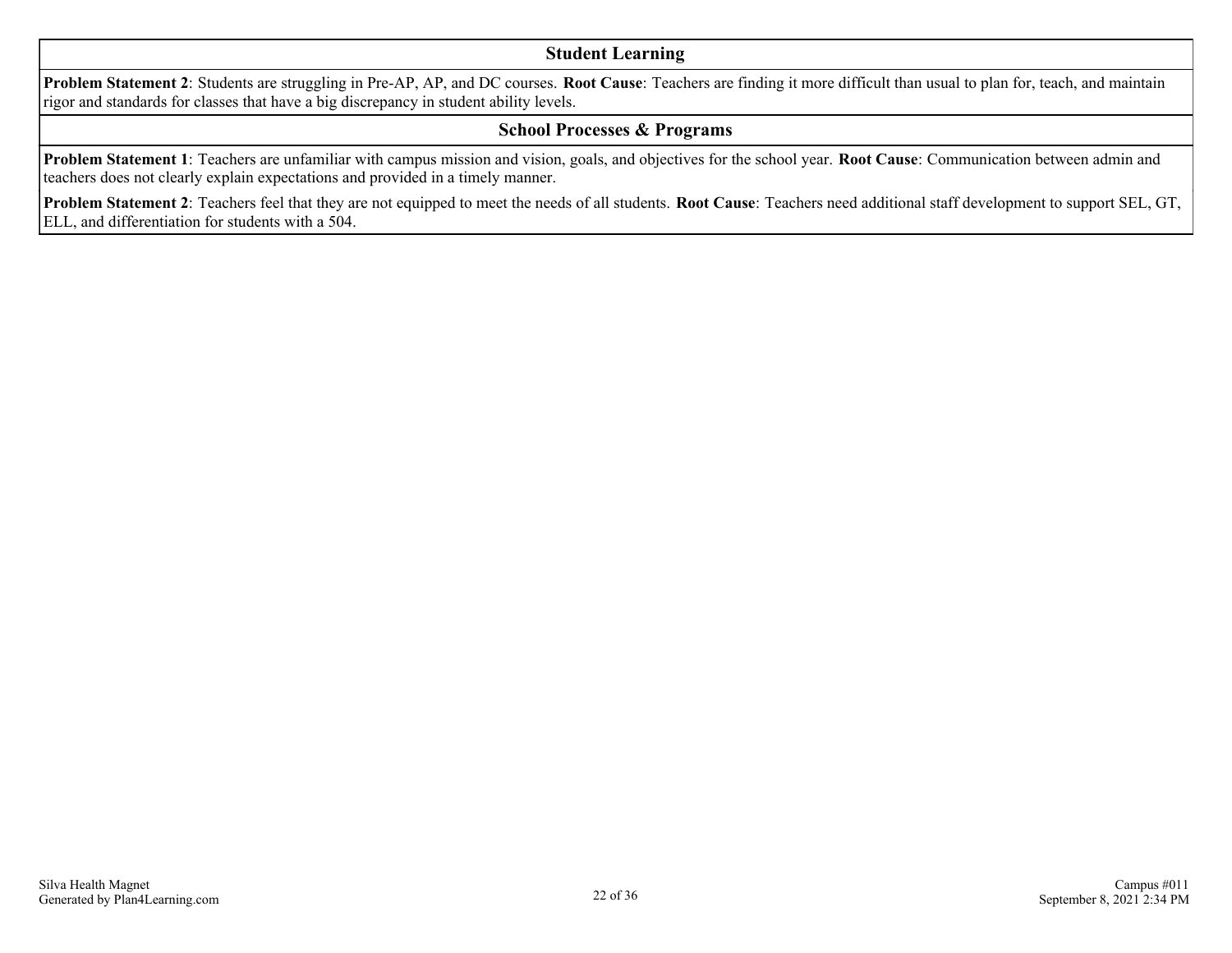El Paso ISD will ensure that our students and community are served by effective employees in safe and supportive learning environments.

**Performance Objective 2:** Support the Social and Emotional Learning of all students.

**Evaluation Data Sources:** Anonymous Alerts Data, Discipline Data, Counseling Data, Retention Rate, and Student/Parent Surveys

| <b>Strategy 1 Details</b>                                                                                               |                  | <b>Reviews</b> |                  |                  |
|-------------------------------------------------------------------------------------------------------------------------|------------------|----------------|------------------|------------------|
| Strategy 1: Students will receive instruction and support related to bullying, appropriate use of social media, and     |                  | Formative      |                  | <b>Summative</b> |
| strategies to meet their social-emotional needs.                                                                        | <b>Nov</b>       | Feb            | Apr              | June             |
| Strategy's Expected Result/Impact: Decrease in referrals, improved school culture, reduction in reports of<br>bullying. |                  |                |                  |                  |
| <b>Staff Responsible for Monitoring: Assistant Principals, Counselors</b>                                               |                  |                |                  |                  |
| <b>Strategy 2 Details</b>                                                                                               |                  | <b>Reviews</b> |                  |                  |
| <b>Strategy 2:</b> Schoolwide implementation of social-emotional learning strategies and supports.                      | Formative        |                |                  | <b>Summative</b> |
| Strategy's Expected Result/Impact: Decrease in referrals, improved school culture, reduction in reports of<br>bullying. | <b>Nov</b>       | Feb            | Apr              | June             |
| <b>Staff Responsible for Monitoring: Principal, Assistant Principals</b>                                                |                  |                |                  |                  |
| Problem Statements: Demographics 1 - School Processes & Programs 2                                                      |                  |                |                  |                  |
| <b>Strategy 3 Details</b>                                                                                               | <b>Reviews</b>   |                |                  |                  |
| Strategy 3: Conduct one-on-one counseling sessions with students to address social-emotional and/or academic needs.     | <b>Formative</b> |                | <b>Summative</b> |                  |
| Strategy's Expected Result/Impact: Reduction in bullying reports and discipline referrals.                              | <b>Nov</b>       | Feb            | Apr              | June             |
| <b>Staff Responsible for Monitoring: Assistant Principals, Counselors</b>                                               |                  |                |                  |                  |
| <b>Problem Statements: Demographics 1</b>                                                                               |                  |                |                  |                  |
| <b>Strategy 4 Details</b>                                                                                               |                  | <b>Reviews</b> |                  |                  |
| <b>Strategy 4:</b> Students will have the opportunity to participate in school-sponsored organizations that promote     |                  | Formative      |                  | <b>Summative</b> |
| community service and volunteerism.                                                                                     | <b>Nov</b>       | Feb            | Apr              | June             |
| Strategy's Expected Result/Impact: Improve students' self-awareness and build confidence.                               |                  |                |                  |                  |
| <b>Staff Responsible for Monitoring: Magnet Coordinator</b>                                                             |                  |                |                  |                  |
| TEA Priorities: Connect high school to career and college - ESF Levers: Lever 3: Positive School Culture                |                  |                |                  |                  |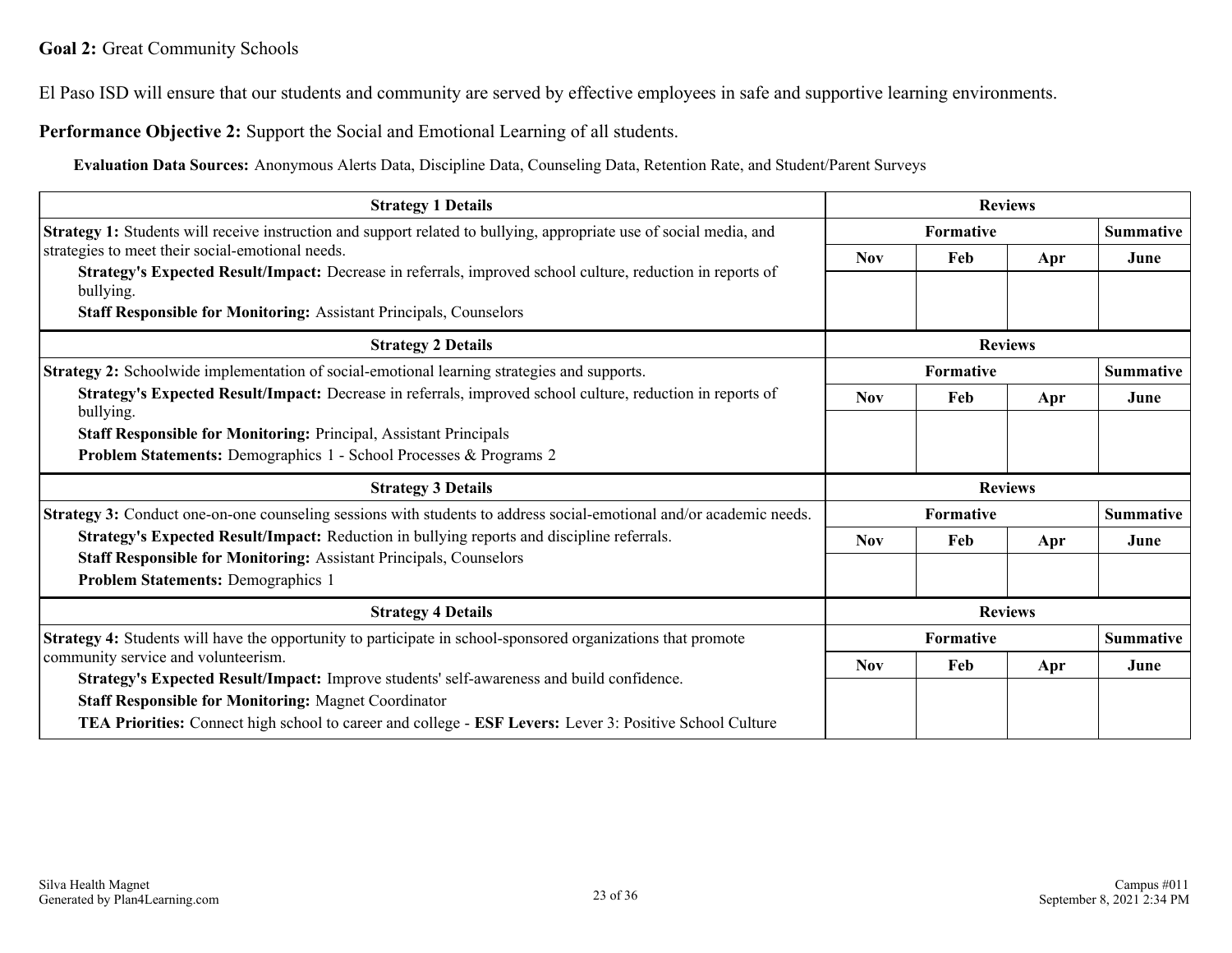| <b>Strategy 5 Details</b>                                                                                                            | <b>Reviews</b>   |             |     |                  |
|--------------------------------------------------------------------------------------------------------------------------------------|------------------|-------------|-----|------------------|
| Strategy 5: Teachers will be provided with staff development in social-emotional learning and social-emotional                       | <b>Formative</b> |             |     | <b>Summative</b> |
| supports.                                                                                                                            | <b>Nov</b>       | Feb         | Apr | June             |
| Strategy's Expected Result/Impact: Improved student retention and social-emotional well-being.                                       |                  |             |     |                  |
| <b>Staff Responsible for Monitoring: Assistant Principals, Counselors</b>                                                            |                  |             |     |                  |
| Title I Schoolwide Elements: 2.4, 2.6 - ESF Levers: Lever 2: Effective, Well-Supported Teachers, Lever 3:<br>Positive School Culture |                  |             |     |                  |
| Problem Statements: Demographics 1 - School Processes & Programs 2                                                                   |                  |             |     |                  |
| Accomplished<br>Continue/Modify<br>No Progress                                                                                       |                  | Discontinue |     |                  |

#### **Performance Objective 2 Problem Statements:**

**Demographics**

**Problem Statement 1**: Students report high levels of stress and depression, which has increased due to the COVID-19 school closure and continued online learning. Failure rates in core classes are significantly higher than in previous years. **Root Cause**: Students are finding online learning and social isolation difficult and do not have effective coping skills to deal with these changes.

#### **School Processes & Programs**

**Problem Statement 2**: Teachers feel that they are not equipped to meet the needs of all students. **Root Cause**: Teachers need additional staff development to support SEL, GT, ELL, and differentiation for students with a 504.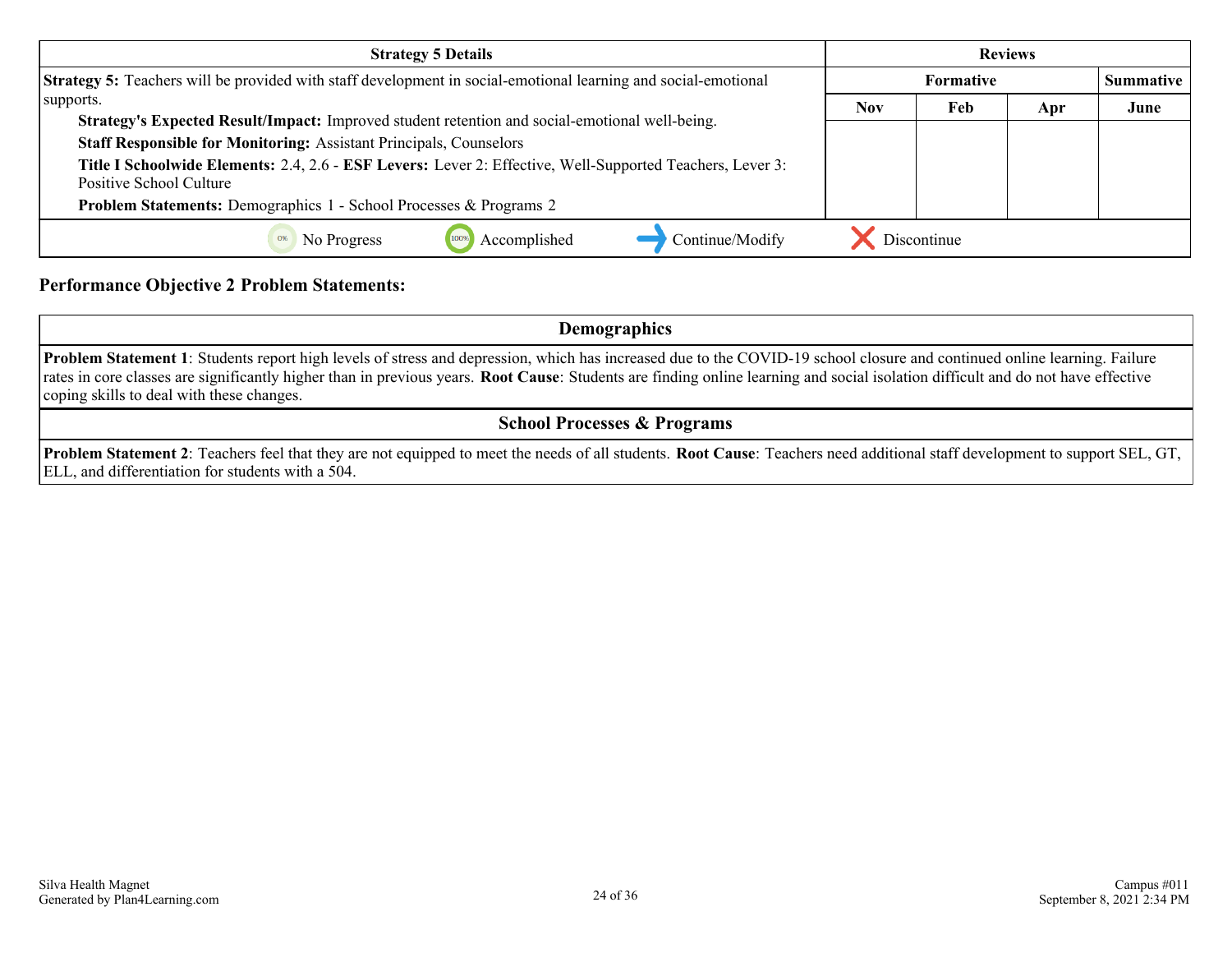El Paso ISD will demonstrate fiscal and ethical responsibility as well as a deep commitment to service and support in all district operations.

**Performance Objective 1:** Allocate budget resources to maximize students' mental and physical well-being and academic performance.

**Evaluation Data Sources:** Budget, Student/Parent Surveys, Benchmark Data, and EOC/TSI/SAT scores.

| <b>Strategy 1 Details</b>                                                                                                                                                                                                                                                                                                                                                                                                                                                                                                                                                                                                                                      |                | <b>Reviews</b> |     |                  |
|----------------------------------------------------------------------------------------------------------------------------------------------------------------------------------------------------------------------------------------------------------------------------------------------------------------------------------------------------------------------------------------------------------------------------------------------------------------------------------------------------------------------------------------------------------------------------------------------------------------------------------------------------------------|----------------|----------------|-----|------------------|
| <b>Strategy 1:</b> Teachers and administrators will be provided with the resources required to meet all students' instructional                                                                                                                                                                                                                                                                                                                                                                                                                                                                                                                                |                | Formative      |     |                  |
| needs.<br>Strategy's Expected Result/Impact: Improved student retention and decreasing academic gaps.<br><b>Staff Responsible for Monitoring: Principal, Assistant Principals</b><br><b>TEA Priorities:</b> Build a foundation of reading and math - <b>ESF Levers:</b> Lever 1: Strong School Leadership<br>and Planning, Lever 4: High-Quality Curriculum, Lever 5: Effective Instruction<br><b>Problem Statements:</b> Demographics 1 - Student Learning 1, 2 - School Processes & Programs 2<br>Funding Sources: - 211 ESEA Title I (Campus) - 211.13.6399.011.24.801.011 - \$2,000, - 211 ESEA Title<br>I (Campus) - 211.12.6399.011.24.801.011 - \$3,000 | <b>Nov</b>     | Feb            | Apr | June             |
| <b>Strategy 2 Details</b>                                                                                                                                                                                                                                                                                                                                                                                                                                                                                                                                                                                                                                      | <b>Reviews</b> |                |     |                  |
| <b>Strategy 2:</b> Teachers will be provided with classrooms materials, supplies and technology, necessary for in-person and                                                                                                                                                                                                                                                                                                                                                                                                                                                                                                                                   |                | Formative      |     | <b>Summative</b> |
| remote instruction.<br>Strategy's Expected Result/Impact: Students and teachers will have the necessary resources for academic<br>success.                                                                                                                                                                                                                                                                                                                                                                                                                                                                                                                     | <b>Nov</b>     | Feb            | Apr | June             |
| Staff Responsible for Monitoring: Principal, Campus Secretary, Department Chairs                                                                                                                                                                                                                                                                                                                                                                                                                                                                                                                                                                               |                |                |     |                  |
| <b>TEA Priorities:</b> Build a foundation of reading and math - <b>ESF Levers:</b> Lever 2: Effective, Well-Supported<br>Teachers, Lever 4: High-Quality Curriculum, Lever 5: Effective Instruction                                                                                                                                                                                                                                                                                                                                                                                                                                                            |                |                |     |                  |
| <b>Problem Statements: School Processes &amp; Programs 2</b>                                                                                                                                                                                                                                                                                                                                                                                                                                                                                                                                                                                                   |                |                |     |                  |
| <b>Funding Sources:</b> - 199 General Fund - 199.23.6399.011.99.100.011 - \$5,312, - 211 ESEA Title I<br>(Campus) - 211.11.6399.011.24.019.011, - 185 SCE (Campus) - 185.11.6399.011.30.019.011 - \$180, - 211<br>ESEA Title I (Campus) - 211.11.6399.011.24.801.011 - \$28,490, - 211 ESEA Title I (Campus) -<br>211.11.6395.011.24.801.011 - \$25,000                                                                                                                                                                                                                                                                                                        |                |                |     |                  |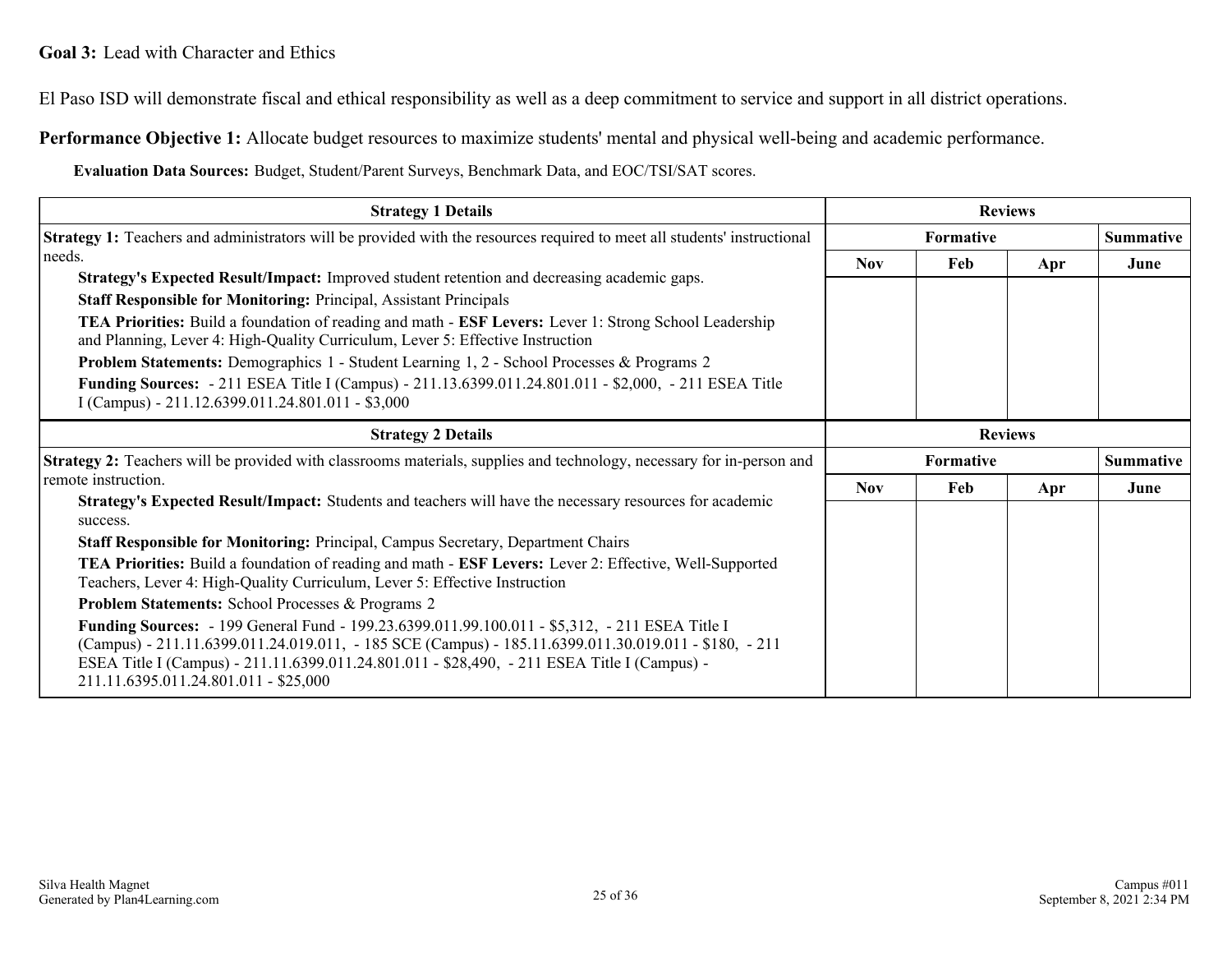| <b>Strategy 3 Details</b>                                                                                                                                                                                                                                                                                                                  | <b>Reviews</b> |                  |                |                  |
|--------------------------------------------------------------------------------------------------------------------------------------------------------------------------------------------------------------------------------------------------------------------------------------------------------------------------------------------|----------------|------------------|----------------|------------------|
| <b>Strategy 3:</b> Provide funding for educational programs outside of the classroom and administrative management of the                                                                                                                                                                                                                  |                | <b>Formative</b> |                | <b>Summative</b> |
| campus, including student travel, field trips, student awards, office supplies, administrative resources and training, and<br>library and counseling materials.                                                                                                                                                                            | <b>Nov</b>     | Feb              | Apr            | June             |
| Strategy's Expected Result/Impact: Student retention, decrease in academic gaps, support of student<br>social-emotional needs                                                                                                                                                                                                              |                |                  |                |                  |
| <b>Staff Responsible for Monitoring: Principal, Assistant Principals, Campus Secretary</b>                                                                                                                                                                                                                                                 |                |                  |                |                  |
| <b>TEA Priorities:</b> Build a foundation of reading and math, Connect high school to career and college, Improve<br>low-performing schools - ESF Levers: Lever 1: Strong School Leadership and Planning, Lever 4: High-<br><b>Quality Curriculum</b>                                                                                      |                |                  |                |                  |
| Funding Sources: - 211 ESEA Title I (Campus) - 211.11.6399.011.24.801.011 - \$28,490, - 211 ESEA<br>Title I (Campus) - 211.13.6399.011.24.801.011 - \$2,000, Library Reading - 211 ESEA Title I (Campus) -<br>211.12.6329.011.24.801.011 - \$3,000, Library Supplies - 211 ESEA Title I (Campus) -<br>211.12.6399.011.24.801.011 - \$3,000 |                |                  |                |                  |
| <b>Strategy 4 Details</b>                                                                                                                                                                                                                                                                                                                  |                |                  | <b>Reviews</b> |                  |
| <b>Strategy 4:</b> Silva will develop or adopt a model for technology integration.                                                                                                                                                                                                                                                         |                | Formative        |                | <b>Summative</b> |
| Strategy's Expected Result/Impact: Effective implementation of technology and remote learning<br>applications.                                                                                                                                                                                                                             | <b>Nov</b>     | Feb              | Apr            | June             |
| <b>Staff Responsible for Monitoring: ALLs</b>                                                                                                                                                                                                                                                                                              |                |                  |                |                  |
| Title I Schoolwide Elements: 2.4, 2.6                                                                                                                                                                                                                                                                                                      |                |                  |                |                  |
| <b>Funding Sources:</b> - 211 ESEA Title I (Campus) - 211.11.6395.011.24.801.011 - \$25,000                                                                                                                                                                                                                                                |                |                  |                |                  |
| Accomplished<br>Continue/Modify<br>No Progress<br>100%                                                                                                                                                                                                                                                                                     |                | Discontinue      |                |                  |

#### **Performance Objective 1 Problem Statements:**

**Demographics**

**Problem Statement 1**: Students report high levels of stress and depression, which has increased due to the COVID-19 school closure and continued online learning. Failure rates in core classes are significantly higher than in previous years. **Root Cause**: Students are finding online learning and social isolation difficult and do not have effective coping skills to deal with these changes.

#### **Student Learning**

**Problem Statement 1**: Our SAT scores do not align with overall academic achievement. **Root Cause**: Campus lessons and planning should focus on AP, SAT, and DC preparation. Students in high-level courses may lack the necessary skills and either do not take the exam or score very low. Additional RTI is required to ensure students have the opportunity to succeed.

**Problem Statement 2**: Students are struggling in Pre-AP, AP, and DC courses. **Root Cause**: Teachers are finding it more difficult than usual to plan for, teach, and maintain rigor and standards for classes that have a big discrepancy in student ability levels.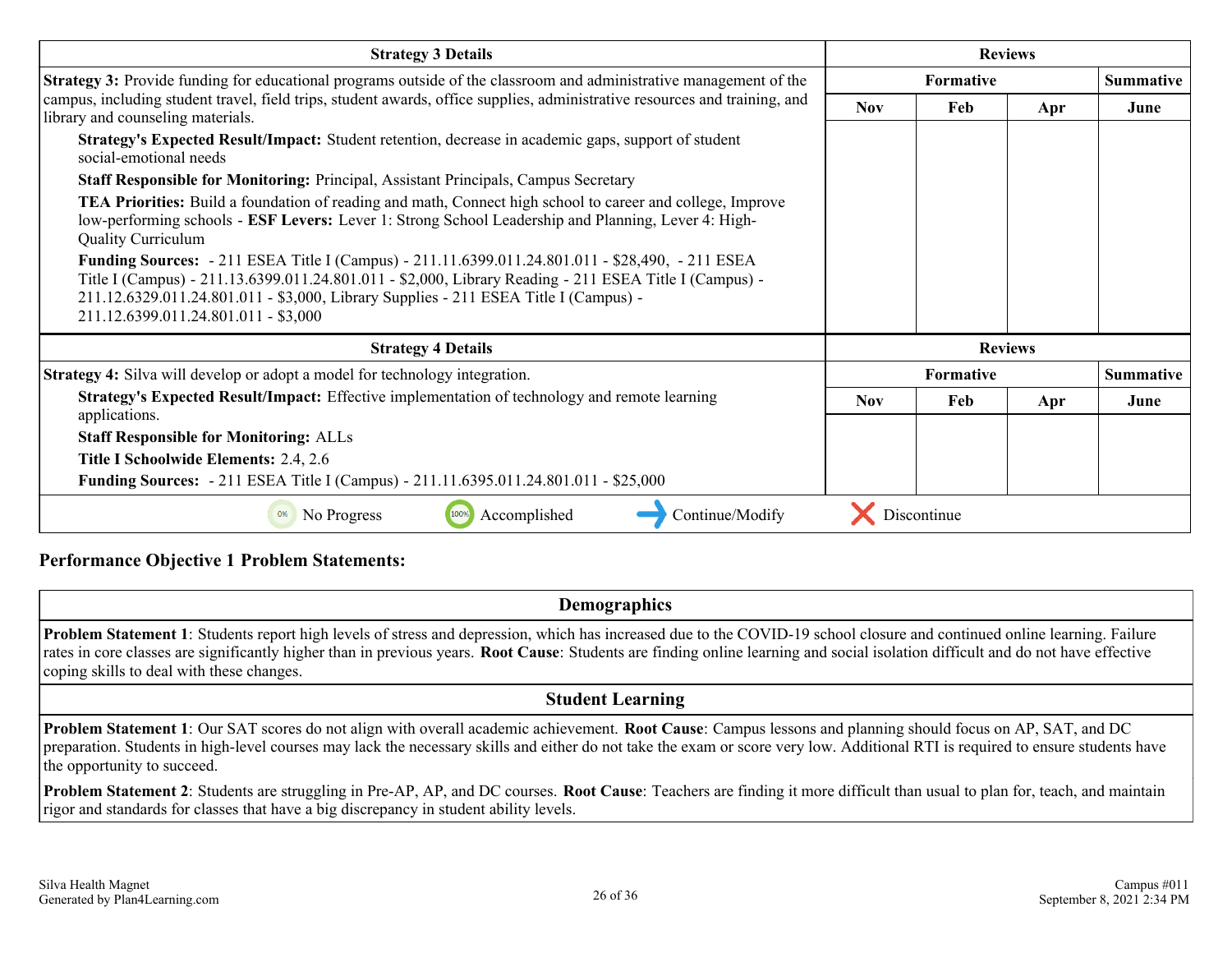#### **School Processes & Programs**

**Problem Statement 2**: Teachers feel that they are not equipped to meet the needs of all students. **Root Cause**: Teachers need additional staff development to support SEL, GT, ELL, and differentiation for students with a 504.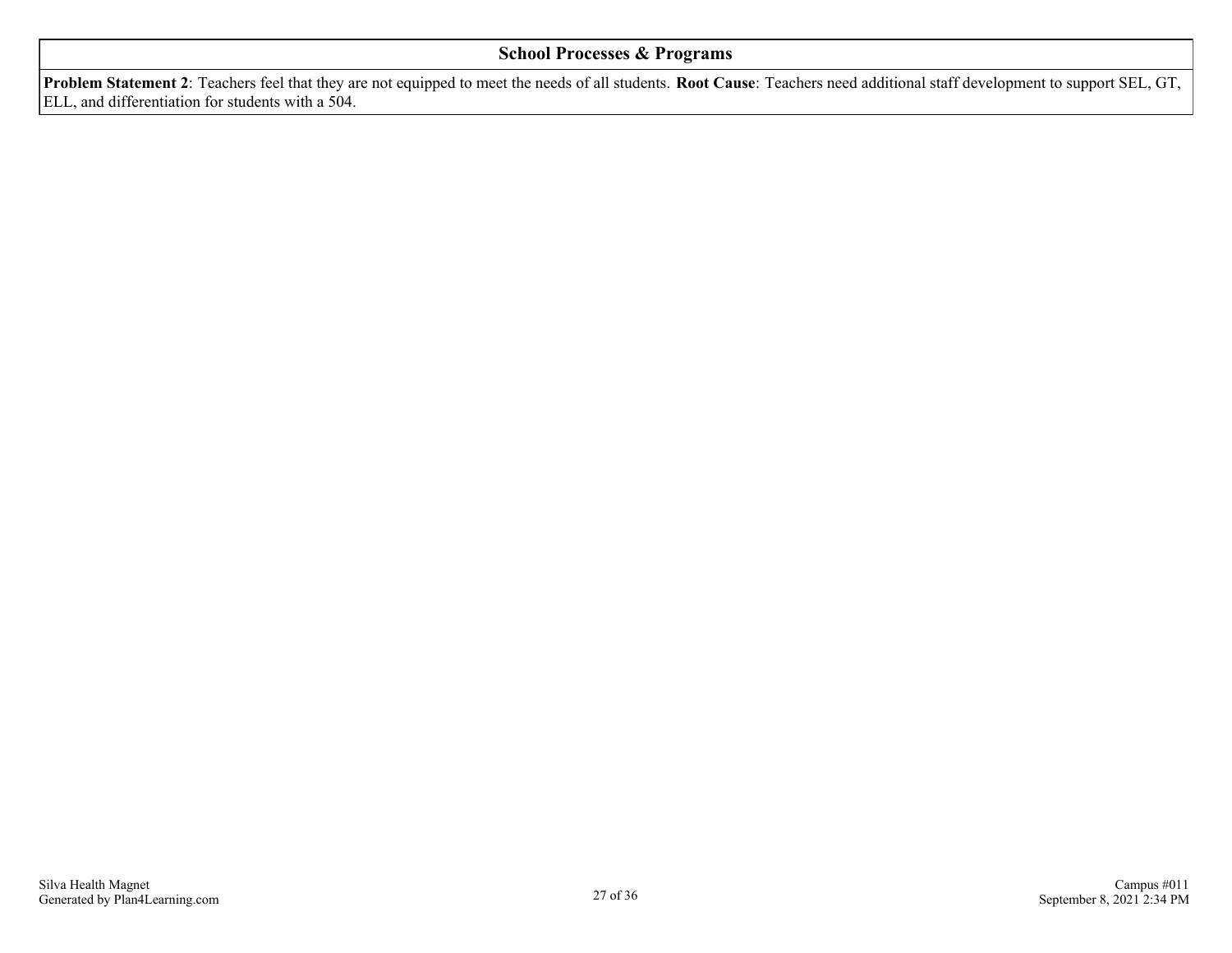El Paso ISD will maintain positive and productive partnerships with parents and state and community organizations to facilitate the success of all students.

**Performance Objective 1:** Incorporate and engage parents in the education of all students.

**Evaluation Data Sources:** Surveys, Attendance at Parent Events/Classes

| <b>Strategy 1 Details</b>                                                                                                                                                                                                                                                                   |                                      |                  | <b>Reviews</b> |      |
|---------------------------------------------------------------------------------------------------------------------------------------------------------------------------------------------------------------------------------------------------------------------------------------------|--------------------------------------|------------------|----------------|------|
| <b>Strategy 1:</b> Host parent outreach programs, and provide for the purchase of required materials, supplies, fees, library                                                                                                                                                               |                                      | <b>Summative</b> |                |      |
| materials, and awards.                                                                                                                                                                                                                                                                      | <b>Nov</b>                           | Feb              | Apr            | June |
| Strategy's Expected Result/Impact: Improved parent participation.                                                                                                                                                                                                                           |                                      |                  |                |      |
| Staff Responsible for Monitoring: Magnet Coordinator, Parent Engagement Liaison                                                                                                                                                                                                             |                                      |                  |                |      |
| <b>TEA Priorities:</b> Connect high school to career and college, Improve low-performing schools - <b>ESF Levers:</b><br>Lever 1: Strong School Leadership and Planning, Lever 3: Positive School Culture - Comprehensive<br><b>Support Strategy - Additional Targeted Support Strategy</b> |                                      |                  |                |      |
| <b>Problem Statements: Perceptions 1</b>                                                                                                                                                                                                                                                    |                                      |                  |                |      |
| <b>Funding Sources:</b> Instructional supplies for Parental Engagement - 211 ESEA Title I (Campus) -<br>211.61.6399.011.24.901.011 - \$1,000                                                                                                                                                |                                      |                  |                |      |
| <b>Strategy 2 Details</b>                                                                                                                                                                                                                                                                   |                                      |                  | <b>Reviews</b> |      |
| Strategy 2: Provide educational materials to parents to assist them in handling any social and/or academic issues that                                                                                                                                                                      | <b>Formative</b><br><b>Summative</b> |                  |                |      |
| may impact their child.                                                                                                                                                                                                                                                                     | <b>Nov</b>                           | Feb              | Apr            | June |
| Strategy's Expected Result/Impact: Increased parent and student engagement, increase in student retention.                                                                                                                                                                                  |                                      |                  |                |      |
| Staff Responsible for Monitoring: Principal, Assistant Principals, Counselors, Parent Engagement Liaison                                                                                                                                                                                    |                                      |                  |                |      |
| TEA Priorities: Connect high school to career and college, Improve low-performing schools - ESF Levers:<br>Lever 3: Positive School Culture                                                                                                                                                 |                                      |                  |                |      |
| <b>Problem Statements: Perceptions 1</b>                                                                                                                                                                                                                                                    |                                      |                  |                |      |
| Funding Sources: Reading - 211 ESEA Title I (Campus) - 211.61.6329.011.24.801.011                                                                                                                                                                                                           |                                      |                  |                |      |
| <b>Strategy 3 Details</b>                                                                                                                                                                                                                                                                   | <b>Reviews</b>                       |                  |                |      |
| <b>Strategy 3:</b> Provide opportunities for parents to learn about the school and to provide feedback, including through                                                                                                                                                                   | <b>Summative</b><br>Formative        |                  |                |      |
| campus-based committees (CIT), surveys, meetings, booster clubs, and presentations throughout the year.                                                                                                                                                                                     | <b>Nov</b>                           | Feb              | Apr            | June |
| Strategy's Expected Result/Impact: 10% increase in parent involvement in campus activities.                                                                                                                                                                                                 |                                      |                  |                |      |
| Staff Responsible for Monitoring: Principal, Assistant Principals, Parent Engagement Liaison, Magnet<br>Coordinator                                                                                                                                                                         |                                      |                  |                |      |
| TEA Priorities: Connect high school to career and college - ESF Levers: Lever 1: Strong School<br>Leadership and Planning, Lever 3: Positive School Culture                                                                                                                                 |                                      |                  |                |      |
| <b>Problem Statements: Perceptions 1</b>                                                                                                                                                                                                                                                    |                                      |                  |                |      |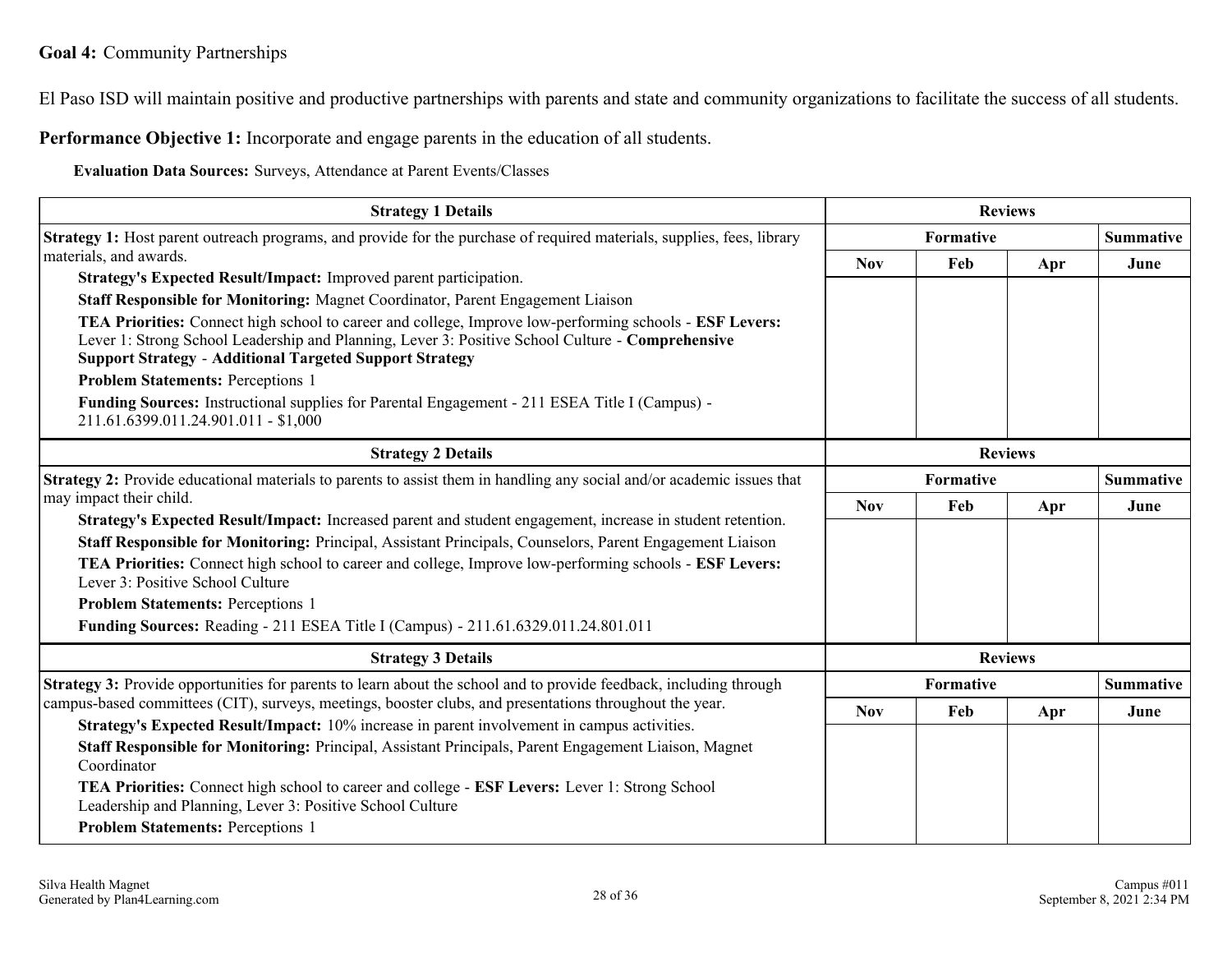| <b>Strategy 4 Details</b>                                                                                                                                   | <b>Reviews</b> |                  |     |      |  |
|-------------------------------------------------------------------------------------------------------------------------------------------------------------|----------------|------------------|-----|------|--|
| Strategy 4: Develop channels of regular, bilingual communication (English/Spanish) with parents, including mailings,                                        |                | <b>Summative</b> |     |      |  |
| school messenger, the Silva website, and Parent Portal.                                                                                                     | <b>Nov</b>     | Feb              | Apr | June |  |
| Strategy's Expected Result/Impact: Improved communication with parents.                                                                                     |                |                  |     |      |  |
| Staff Responsible for Monitoring: Principal, Assistant Principals, Campus Secretary, Magnet Coordinator                                                     |                |                  |     |      |  |
| TEA Priorities: Connect high school to career and college - ESF Levers: Lever 1: Strong School<br>Leadership and Planning, Lever 3: Positive School Culture |                |                  |     |      |  |
| <b>Problem Statements: Perceptions 1</b>                                                                                                                    |                |                  |     |      |  |
| Accomplished<br>Continue/Modify<br>No Progress                                                                                                              |                | Discontinue      |     |      |  |

#### **Performance Objective 1 Problem Statements:**

| Problem<br><b>: Root Cause:</b><br>. Lack $0^+$<br>communication with<br>all parents.<br>Need<br>i communication modalities.<br>Statement<br>increase<br>) address diverse parent<br>terentiation<br>population<br>- On<br>' TO- |
|----------------------------------------------------------------------------------------------------------------------------------------------------------------------------------------------------------------------------------|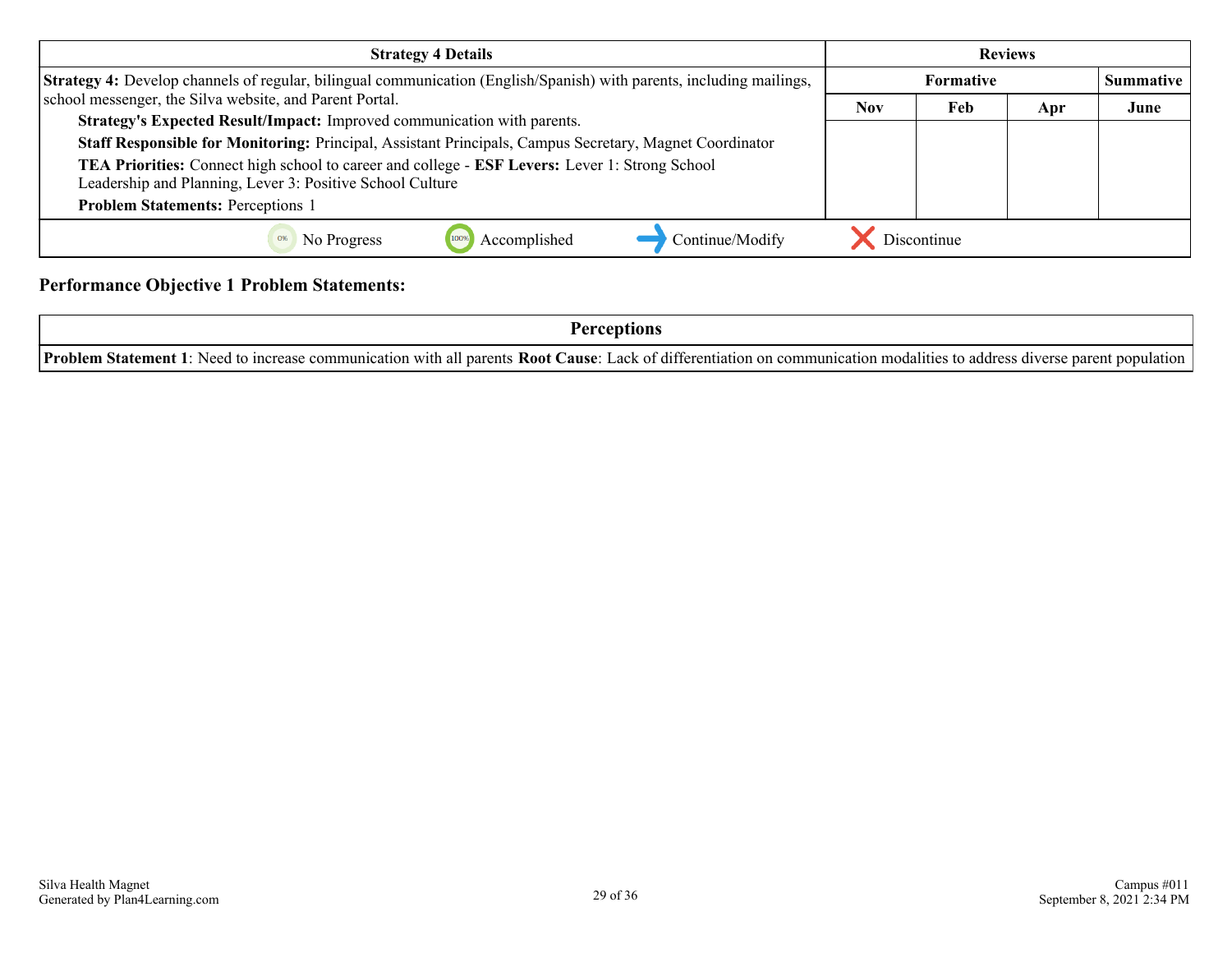## **Comprehensive Support Strategies**

| Goal | <b>Objective</b> | strategy | Description                                                                                                                                 |
|------|------------------|----------|---------------------------------------------------------------------------------------------------------------------------------------------|
|      |                  |          | Host parent outreach programs, and provide for the purchase of required materials, supplies, fees, b<br>. library materials, and<br>awards. |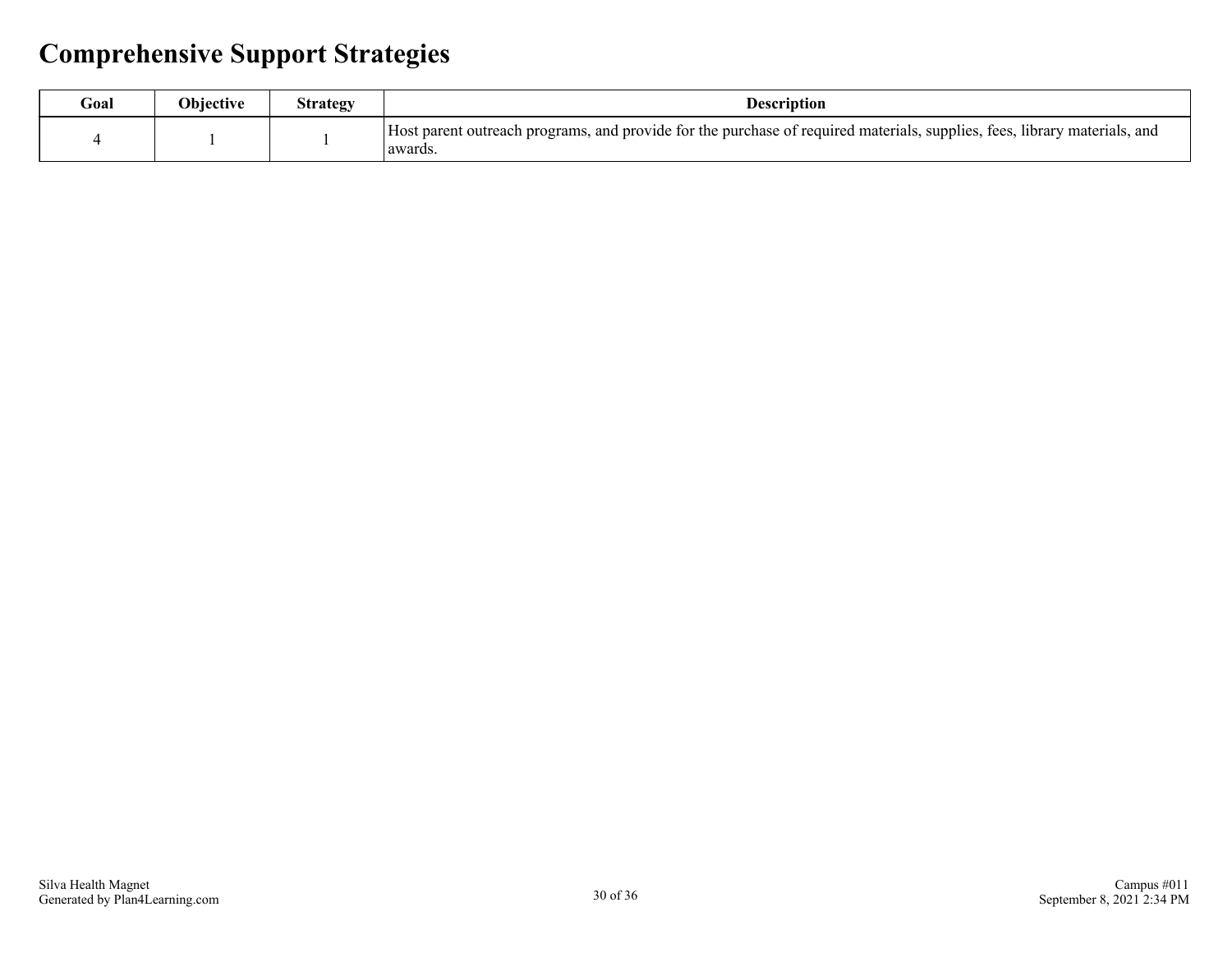### **Additional Targeted Support Strategies**

| Goal | <b>Objective</b> | strategy | <b>Description</b>                                                                                                                   |
|------|------------------|----------|--------------------------------------------------------------------------------------------------------------------------------------|
|      |                  |          | Host parent outreach programs, and provide for the purchase of required materials, supplies, fees, library materials, and<br>awards. |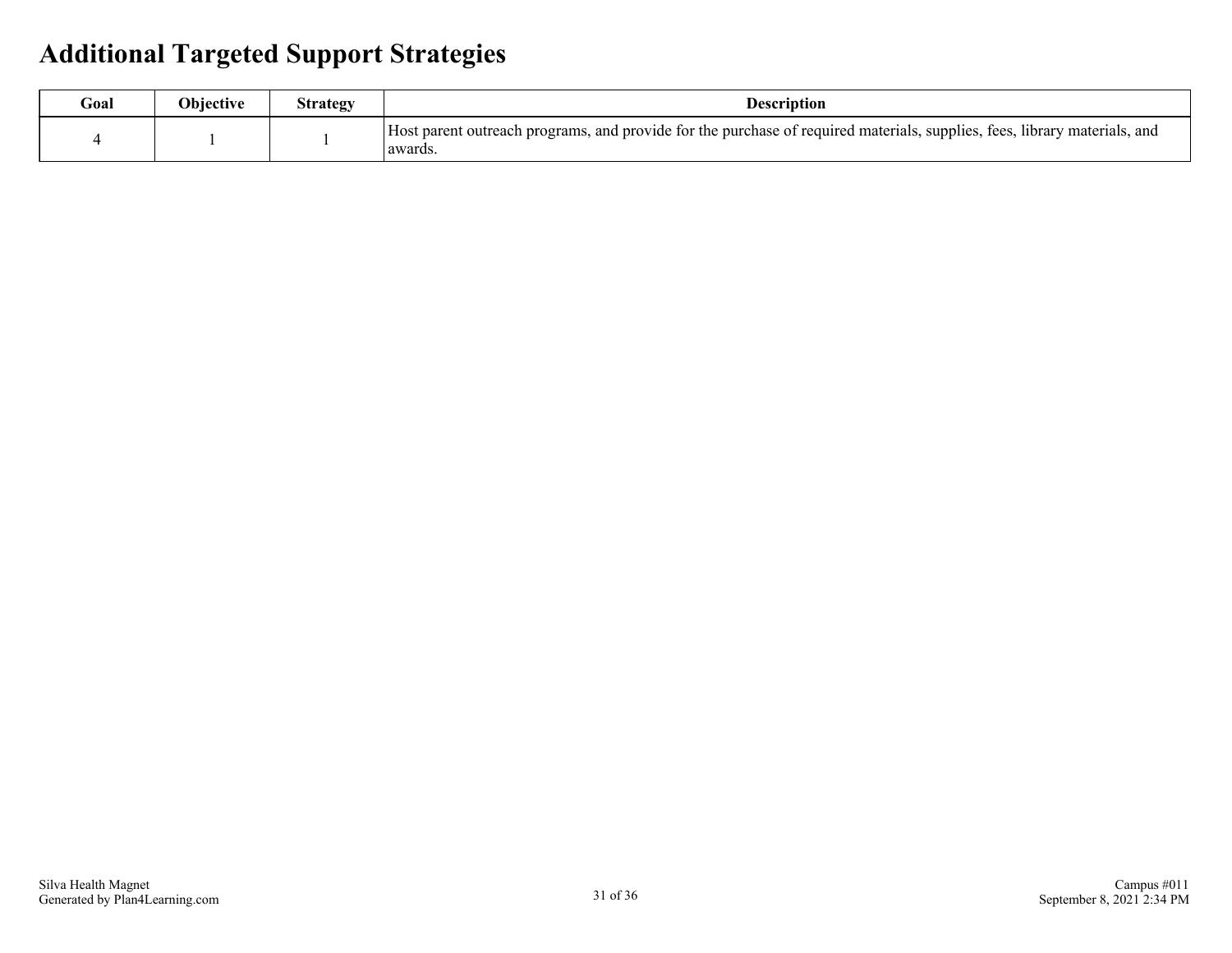# **State Compensatory**

### **Personnel for Silva Health Magnet**

| Name                        | Position                                    | <u>Program</u> | <b>DOD</b><br>r i E |
|-----------------------------|---------------------------------------------|----------------|---------------------|
| <sup>1</sup> Castaneda Luis | Literacy/Biliteracy<br><b>All Secondary</b> | <b>SCE</b>     | .50                 |
| Cruz, Ezequiel              | All Secondary Mathematics                   | <b>SCE</b>     | .50                 |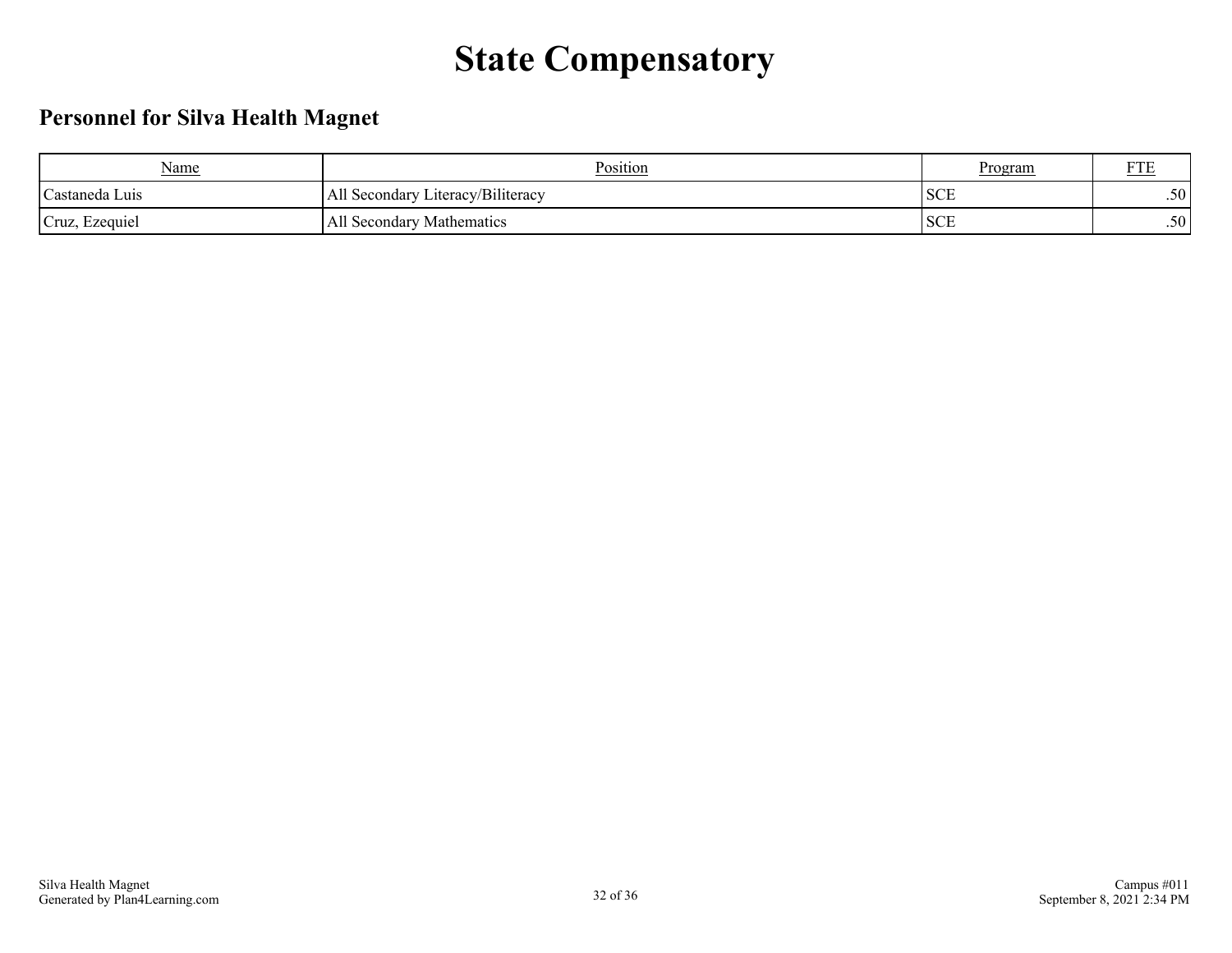# **Title I Personnel**

| Name                       | Position                       | <u>Program</u> | <b>170</b> |  |
|----------------------------|--------------------------------|----------------|------------|--|
| Kourtney Johnson           | s School Mathematics<br>H1ghs' | Title.         | 1.0        |  |
| <sup>1</sup> Sandra Rivera | High School Science            | Title 1        | 1.0        |  |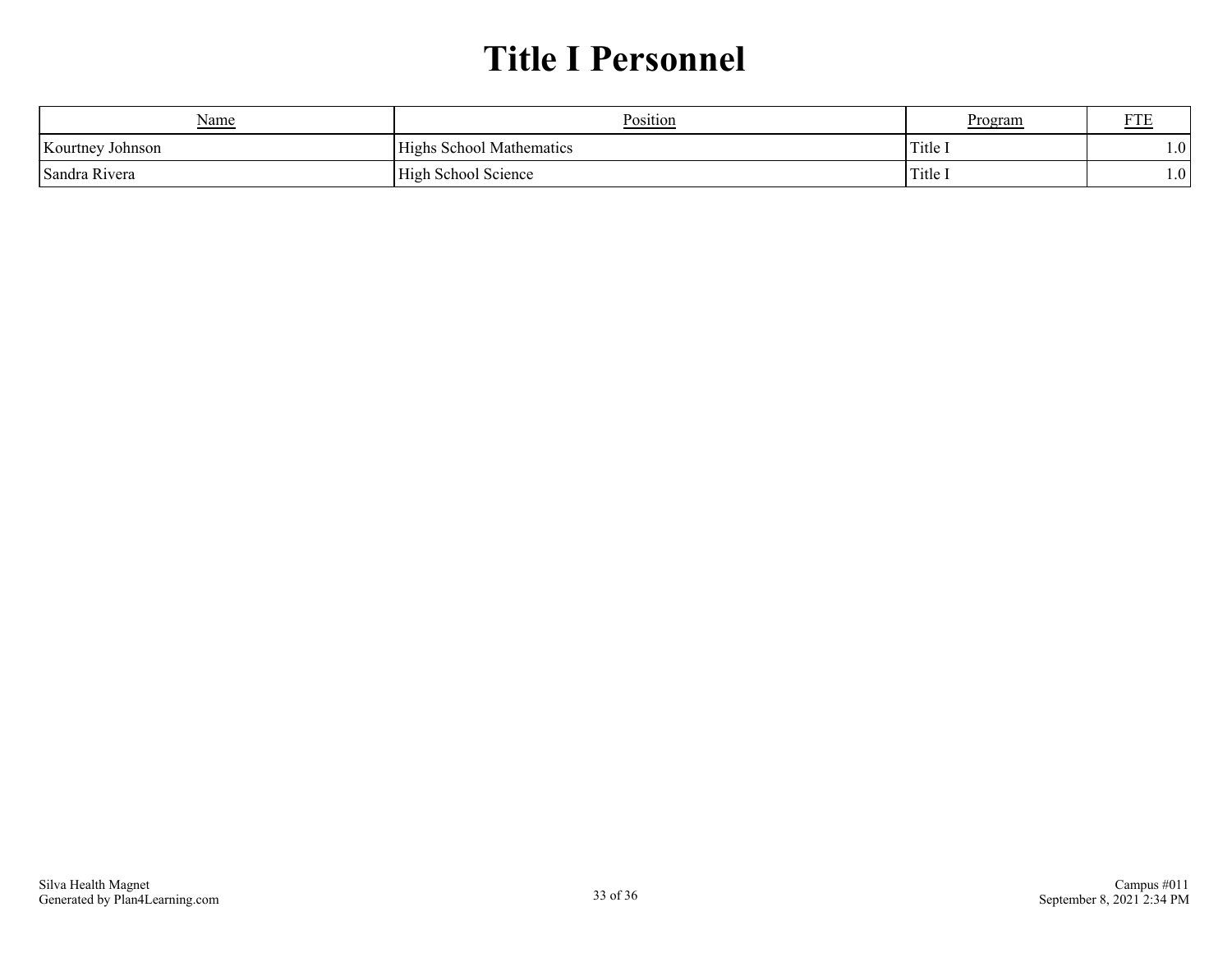# **Campus Funding Summary**

| 199 General Fund |                |                 |                                   |                                    |               |  |  |
|------------------|----------------|-----------------|-----------------------------------|------------------------------------|---------------|--|--|
| Goal             | Objective      | <b>Strategy</b> | <b>Resources Needed</b>           | <b>Account Code</b>                | <b>Amount</b> |  |  |
|                  |                | $\overline{2}$  |                                   | 199.11.6339.011.11.100.011         | \$42,999.00   |  |  |
|                  |                | $\overline{4}$  |                                   | 199.11.6329.011.11.100.011         | \$300.00      |  |  |
| 1                | 1              | 4               |                                   | 199.11.6321.011.11.100.011         | \$0.00        |  |  |
| 1                |                | $\overline{4}$  |                                   | 199.11.6397.011.11.100.011         | \$0.00        |  |  |
| 1                | $\overline{2}$ | $\overline{2}$  |                                   | 199.11.6499.011.38.100.011         | \$3,000.00    |  |  |
| 1                | 3              | $\mathbf{1}$    |                                   | 199.13.6399.011.11.100.011         | \$0.00        |  |  |
| $\overline{3}$   |                | $\overline{2}$  |                                   | 199.23.6399.011.99.100.011         | \$5,312.00    |  |  |
|                  |                |                 |                                   | <b>Sub-Total</b>                   | \$51,611.00   |  |  |
|                  |                |                 |                                   | <b>Budgeted Fund Source Amount</b> | \$51,611.00   |  |  |
|                  |                |                 |                                   | +/- Difference                     | \$0.00        |  |  |
|                  |                |                 | 185 SCE (Campus)                  |                                    |               |  |  |
| Goal             | Objective      | <b>Strategy</b> | <b>Resources Needed</b>           | <b>Account Code</b>                | <b>Amount</b> |  |  |
|                  |                | 5               | Tutoring_Certified                | 185.11.6117.011.30.100.011         | \$8,000.00    |  |  |
| 1                | $\mathbf{1}$   | 5               | <b>Tutoring Certified Fringes</b> | 185.11.614X.011.30.100.011         | \$116.00      |  |  |
| $\overline{2}$   | $\mathbf{1}$   | 3               |                                   | 185. I 11.6399.011.30.000.011      | \$15,254.00   |  |  |
| 3                | $\mathbf{1}$   | $\overline{2}$  |                                   | 185.11.6399.011.30.019.011         | \$180.00      |  |  |
|                  |                |                 |                                   | Sub-Total                          | \$23,550.00   |  |  |
|                  |                |                 |                                   | <b>Budgeted Fund Source Amount</b> | \$23,550.00   |  |  |
|                  |                |                 |                                   | +/- Difference                     | \$0.00        |  |  |
|                  |                |                 | 211 ESEA Title I (Campus)         |                                    |               |  |  |
| Goal             | Objective      | <b>Strategy</b> | <b>Resources Needed</b>           | <b>Account Code</b>                | Amount        |  |  |
|                  |                |                 | <b>Reading Materials</b>          | 211.11.6329.011.24.801.011         | \$20,618.00   |  |  |
| 1                | $\mathbf{1}$   | 5               | Tutoring Certified                | 211.11.6117.011.24.801.011         | \$0.00        |  |  |
| 1                | $\mathbf{1}$   | 5               | Tutoring_Certified Fringes        | 211.11.614X.011.24.801.011         | \$831.58      |  |  |
| 3                |                | 1               |                                   | 211.13.6399.011.24.801.011         | \$2,000.00    |  |  |
| 3                | $\mathbf{1}$   | 1               |                                   | 211.12.6399.011.24.801.011         | \$3,000.00    |  |  |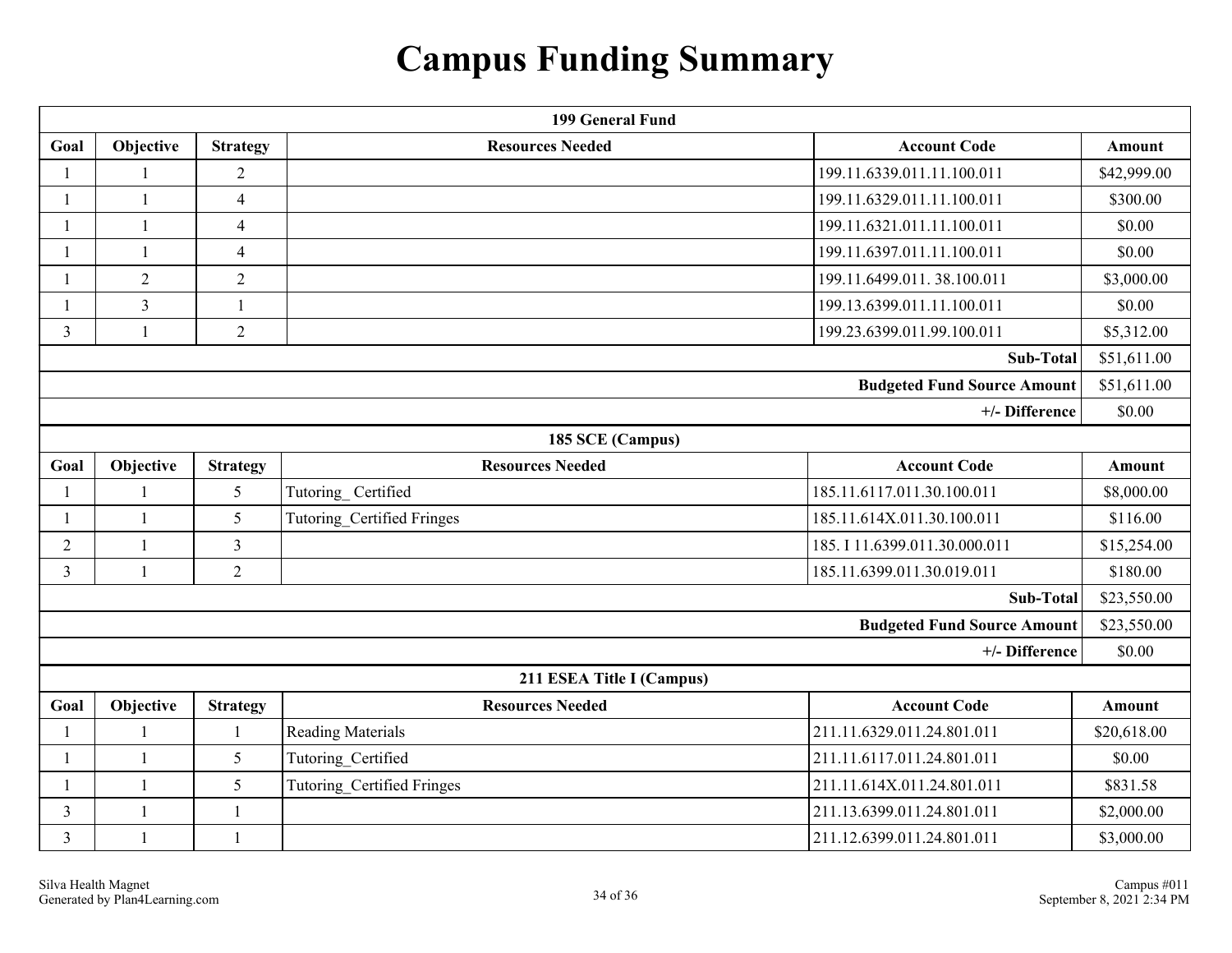| 211 ESEA Title I (Campus)          |           |                 |                        |                                                |                            |                                    |             |               |  |
|------------------------------------|-----------|-----------------|------------------------|------------------------------------------------|----------------------------|------------------------------------|-------------|---------------|--|
| Goal                               | Objective | <b>Strategy</b> |                        | <b>Resources Needed</b>                        | <b>Account Code</b>        |                                    |             | Amount        |  |
| 3                                  |           | $\overline{2}$  |                        |                                                | 211.11.6399.011.24.019.011 |                                    | \$0.00      |               |  |
| $\mathfrak{Z}$                     |           | $\overline{2}$  |                        |                                                |                            | 211.11.6399.011.24.801.011         |             | \$28,490.00   |  |
| $\mathfrak{Z}$                     |           | $\overline{2}$  |                        |                                                |                            | 211.11.6395.011.24.801.011         |             | \$25,000.00   |  |
| 3                                  |           | 3               |                        |                                                |                            | 211.11.6399.011.24.801.011         |             | \$28,490.00   |  |
| 3                                  |           | 3               |                        |                                                |                            | 211.13.6399.011.24.801.011         |             | \$2,000.00    |  |
| 3                                  |           | $\overline{3}$  | <b>Library Reading</b> |                                                |                            | 211.12.6329.011.24.801.011         |             | \$3,000.00    |  |
| 3                                  |           | 3               | Library Supplies       |                                                | 211.12.6399.011.24.801.011 |                                    |             |               |  |
| 3                                  |           | $\overline{4}$  |                        |                                                | 211.11.6395.011.24.801.011 |                                    | \$25,000.00 |               |  |
| $\overline{4}$                     |           |                 |                        | Instructional supplies for Parental Engagement | 211.61.6399.011.24.901.011 |                                    |             |               |  |
| $\overline{4}$                     |           | $\overline{2}$  | Reading                |                                                | 211.61.6329.011.24.801.011 |                                    |             |               |  |
| Sub-Total                          |           |                 |                        |                                                |                            |                                    |             | \$142,429.58  |  |
|                                    |           |                 |                        |                                                |                            | <b>Budgeted Fund Source Amount</b> |             | \$168,400.00  |  |
|                                    |           |                 |                        |                                                |                            | +/- Difference                     |             | \$25,970.42   |  |
|                                    |           |                 |                        | <b>282 ESSER III ARP Funds</b>                 |                            |                                    |             |               |  |
| Goal                               | Objective |                 | <b>Strategy</b>        | <b>Resources Needed</b>                        |                            | <b>Account Code</b>                |             | <b>Amount</b> |  |
|                                    |           |                 |                        |                                                |                            |                                    |             | \$0.00        |  |
| <b>Sub-Total</b>                   |           |                 |                        |                                                |                            |                                    | \$0.00      |               |  |
| <b>Budgeted Fund Source Amount</b> |           |                 |                        |                                                |                            |                                    | \$0.00      |               |  |
|                                    |           |                 |                        |                                                |                            | +/- Difference                     |             | \$0.00        |  |
| <b>Grand Total</b>                 |           |                 |                        |                                                |                            |                                    |             | \$217,590.58  |  |